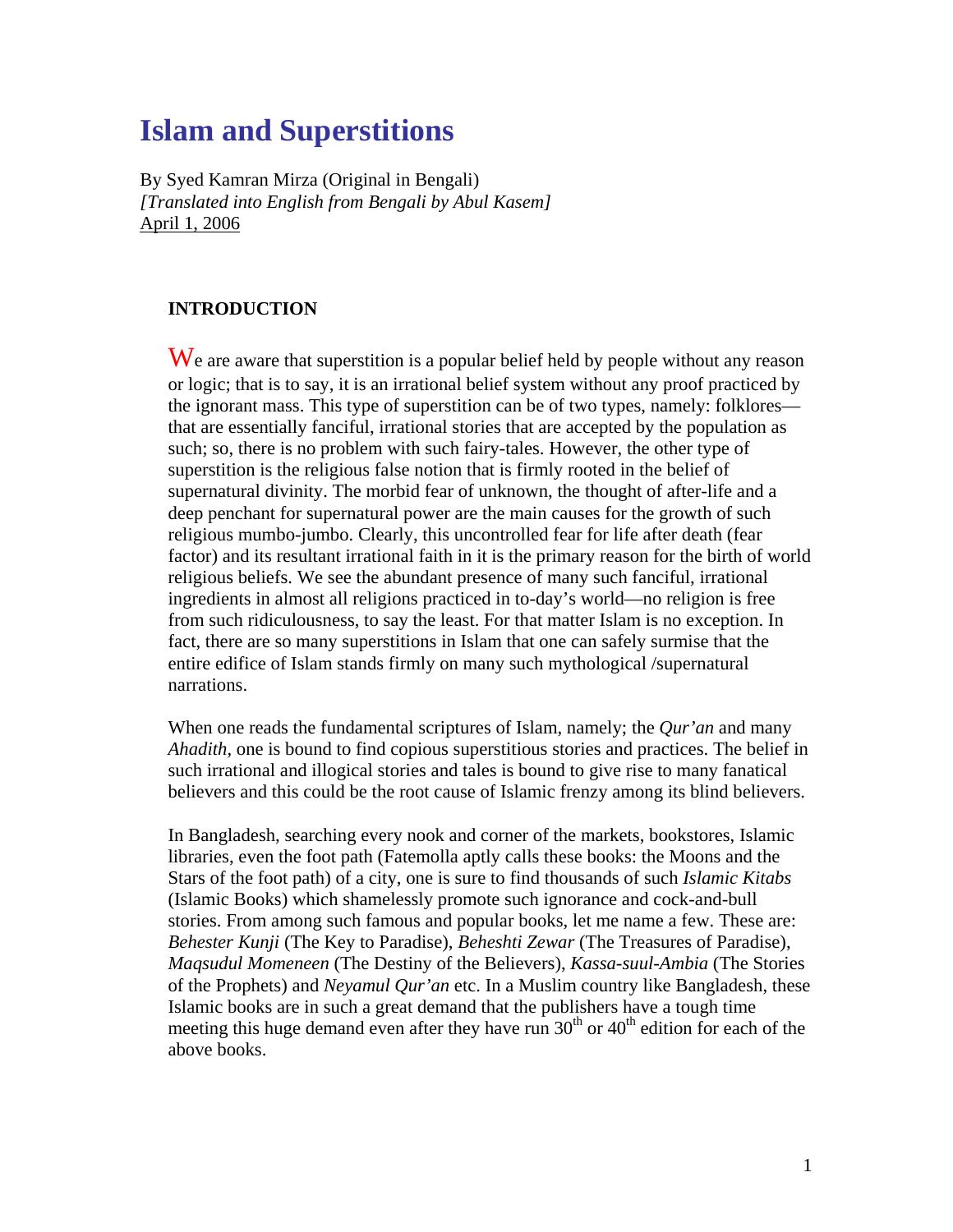From among the books cited above, I found it absolutely compelling to delve in illustrating some of the contents of *Kassa-suul-Ambia*. This *Islamic Kitab* is considered to be distinctly different from any other Islamic Book—in that, this book is not about the exhortations of Islamic teachings based on the fanciful ideas of some Mullah. As the title of this book suggests, this book narrates the stories of many Prophets mentioned in the holy Qur'an and *Ahadith* and who were born in the Arabian Peninsula. This means that whatever is written in this book conforms to the contents of the Qur'an and *Ahadith,* and as such they are completely irrefutable. The version of this book that I am using has been written by an impeccably educated Muslim writer—M.N.M. Imdadullah (M.A., B.A. Hons. M.A). In look and size this book is quite similar to the holy Qur'an and as such it commands a great reverence from the Muslims. As a mark of respect the libraries and the devotees will store this book at the uppermost shelve of bookshelves, positioning it just by the side of the Qur'an.

This is also a pricey book—mind you; one translated volume is costlier than the holy Qur'an!

An examination of this tome will reveal that its content is replete with superstitious narrations—almost 90% of it, to be precise. Once the simple-minded, faithful Muslims read/hear such irrational tales, they turn to be more ardent believers, devoting more time and attention in prayer and fasting. For the not-so-faithfuls, they will find such incredible, irrational tales extremely hilarious and will definitely have hearty laugh reading the book.

Nonetheless, such superstitious books are plenty in Bangladesh and, as said before, one may find them in virtually every household—no joke. These are the text books the principal learning sources of Islam for the vast majority of the Muslims in Bangladesh. **Most of what they believe and practice in Islam actually emanate from these primary learning tools!** Many Maulanas (Islamic priests) recorded these 'cock-and-bull' stories in the audio cassettes which are readily available in Bangladesh to the gullible Muslims. For some unscrupulous Maulanas this cassetteselling is a booming business that is simply nothing but only to plunder the hardearned wealth from poor public. Needless to say, the influence of such books, and the audio cassettes have created, among the Bengali Muslims in Bangladesh, a thriving business for the saints, ascetics and the friars by selling talisman and by practicing charms.

In the villages, in the suburbs, and even in the metropolitan cities of Bangladesh numerous *Islamic Jalsas* (Islamic Preaching) are held almost on a daily basis. These congregations are attended by thousands of ordinary, illiterate, half-literate, illeducated Muslims. The surprising fact is that many well educated, blind believers also attend these gatherings and become engrossed in listening to the exhortations of the Mullahs. The main theme of such speeches is the narrations of Islamic mythological tales—irrational and fanciful stories, and colorful anecdotes from Islamic history. The principal source of such tales, of course, is none other than the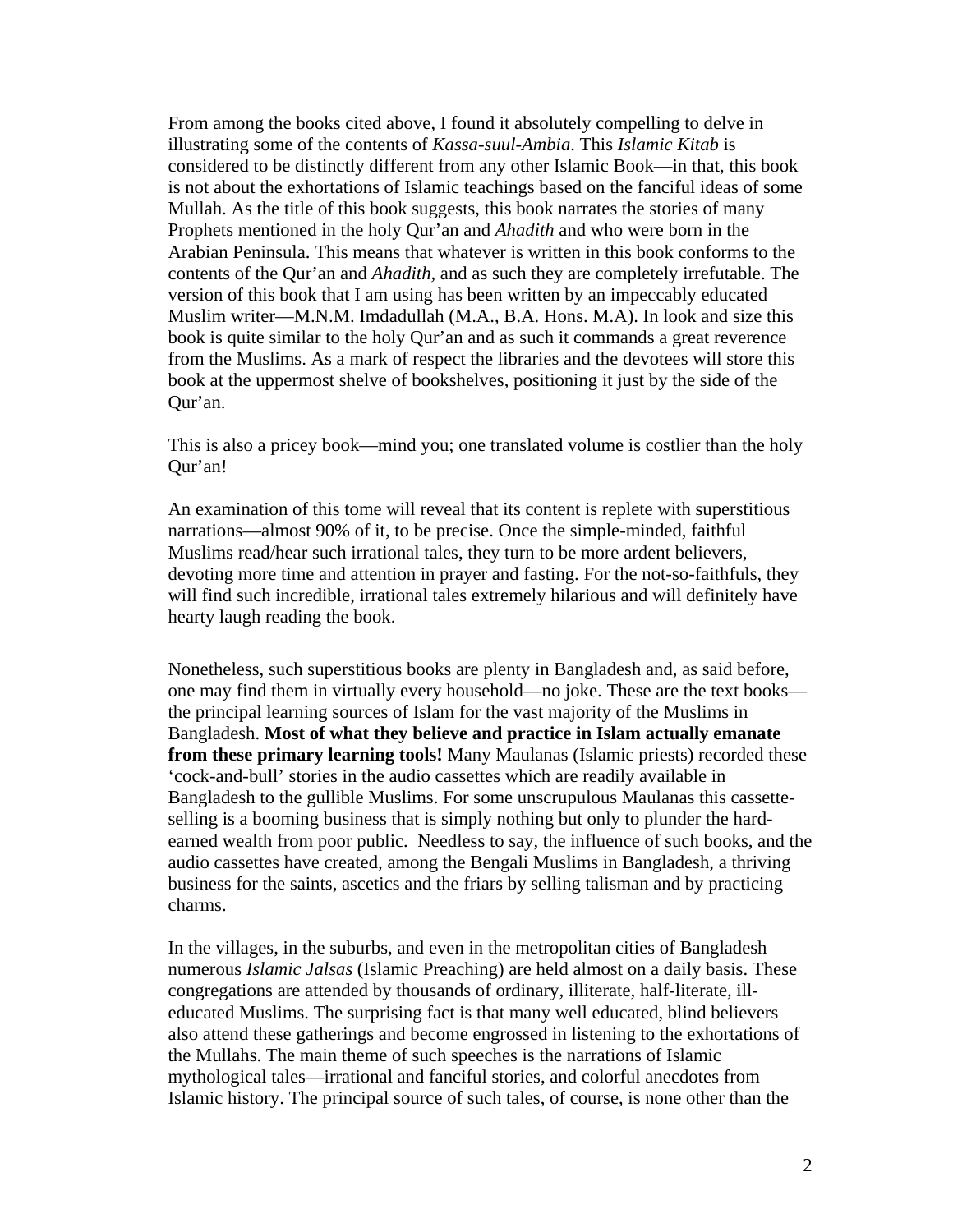incredible *Kassa-suul-Ambia,* the implausible Islamic book. The simple-minded village folks are so much imbued by these cock-and-bull and absurd stories, that in no time they start believing such stories to be true and many of those ardent believers even start weeping. As a result of such gullible faith in irrationality, they soon become victims of fear and completely surrender to superstition and supernatural forces of Islam.

During my childhood, when I attended such gatherings, I used to wonder as to where from these Mullahs obtained such coaxing stories and narrate them so eloquently. I used to marvel at the level of their knowledge and understanding. Now, I have no doubt in my mind that all those incredibly irrational tales are actually from authentic Islamic books that I have mentioned a few. In this long article I shall quote, verbatim, a few sample passages from those authentic Islamic books mentioned above. *[Please note: these quotes are exact; nothing is from me, except that at the end of the paragraphs, some of my personal views and comments are included italic, inside the parenthesis]:* 

#### **1**. **How Allah created this universe and everything in it?**

Before creating anything the almighty Allah created, from his glorious light, the light of Muhammad (pbuh). Then Allah created all creatures from this light of Muhammad. At first, Allah divided Muhammad's light in four parts; Allah used one part to create the Supreme Throne, He made the writing pen from the second part, and from the third part he created the denizens of souls (*Lauhe Mahfooz*). Then He divided the fourth part into four parts—the first part was used to create the angels bearing the throne, the second part was made into His throne, and from the third part He created all the angels (*Farishta*). The remaining fourth part, He divided it again into another four parts—the first part went into creating the heavens, the second part was used in creating the earth and from the third part He created Paradise and Hell. Then again, he divided the remaining forth part into yet another four parts—the first was used to create the radiance of the eyes of the believers, the second part was used to create the light for the souls, the third part was used to create the light of *Kalema* (La Ilah Illa Allah Muhammad-ar-Rasul Allah). Through the last fourth part Allah created all the rest of the materials on earth. (*Subahanallah!!!*)

#### **2. Why is the nib of a fountain pen Cracked?**

Readers, have you ever wondered how the nib of a fountain pen was cracked? If not, then please read on carefully. After finishing His creation, as depicted in (**1)** above, Allah commanded his pen: "O pen, begin scribing *Kalema Tayeb*; La Ilah Illa Allah Muhammad-ar-Rasul Allah." Then the pen scribed, for four hundred years (some say four thousand years), "La Ilah, Illa Allah" but on no occasion did the pen write the last part, i.e., Muhammad-ar-Rasul Allah. Then Allah asked the pen: "Pen, what you wrote so far?" The pen obligingly showed Allah what it had written. An angry Allah said, "Why did you not write the last part?" The pen replied," My Lord, I dared not associate your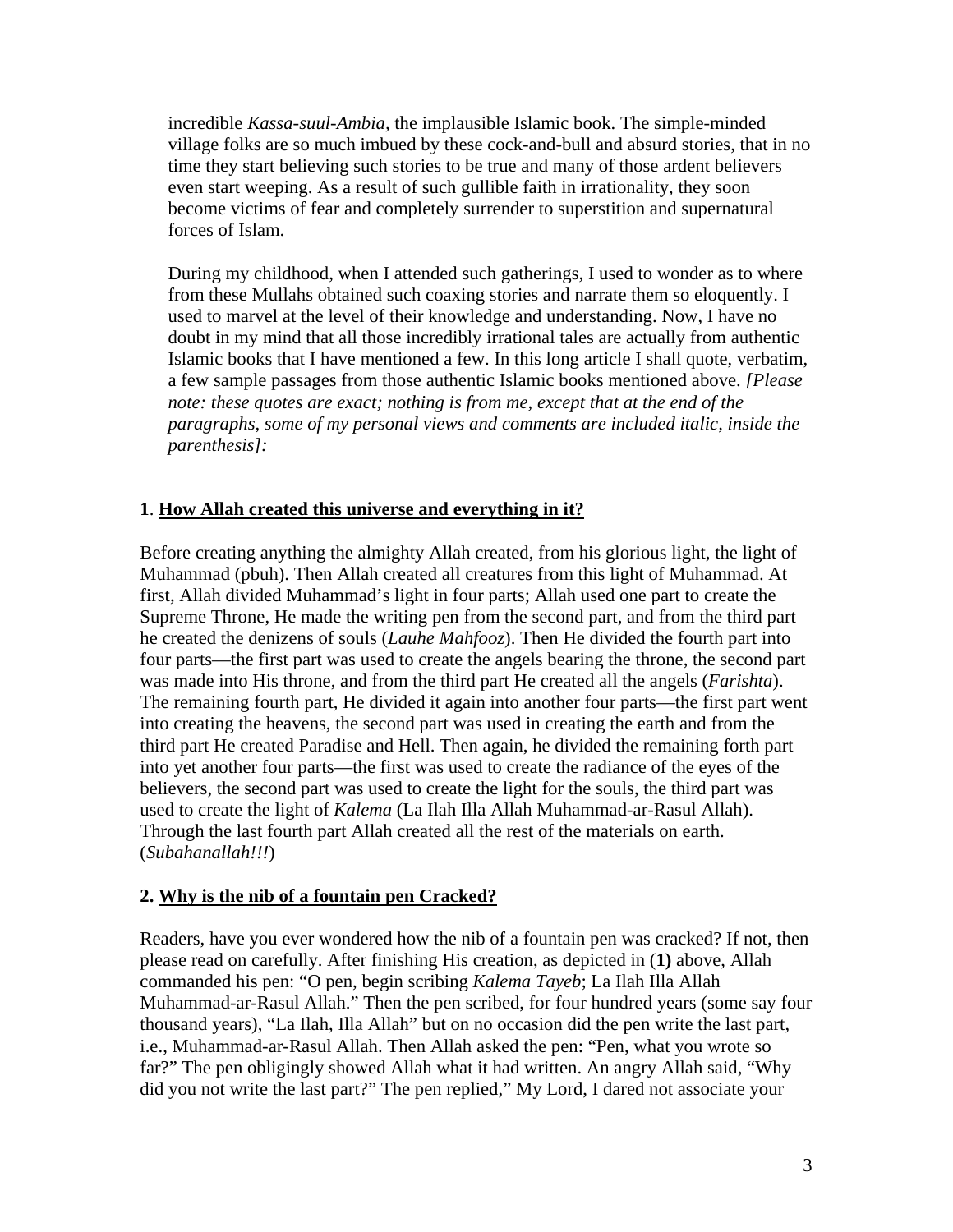name with anyone else." Then Allah said, "Indeed you have committed a grave mistake by not writing the name of my comrade. Now hasten to write my best friend's name." Observing the unpleasantness in Allah, the pen became extremely frightened started to shake; as a result, its front part became cracked. Now, whenever you observe the crack in the middle of a fountain pen you will surely recall the reason for such a split! After this, the pen continued writing the name of Muhammad (pbuh), the dearest friend of Allah.

#### **3. The extent of Allah's Throne and the shape of its carrying Angels!**

In order to have an idea of the colossal extent of Allah's Throne, it was raised on eighteen thousand pillars. The distance between one pillar of this throne to the next is a journey of seven hundred years. Then Allah buried those pillars under the seven layers of heaven. To carry His Throne, Allah created four gigantic angels. These four angels have four distinct shapes. The first one looks like a human being, the second one is in the shape of a tiger, the third angel takes the shape of a vulture and the fourth one is in the shape of a cow. The sizes of these four angels are beyond one's imagination. Their legs are so long that they reached the bottom of the seven heavens. In one step these angels can travel a distance of seven thousand years!

#### **4. How the faithfuls of the last Prophet were bestowed with mercy of Allah?**

When Allah finished the making the *Lauhe Mahfuz* (denizens of souls) from the blessings of the last Prophet, He ordered the pen, "Beginning from the first man (i.e., Adam) scribe in *Lauhe Mahfuz* the unseen stories of all the twenty-four thousand Prophets." Accordingly, starting from Prophet Adam, the pen wrote, in detail descriptions of all the children of him (i.e., Adam) and the followers of all other Prophets. The writing included such matters as, those who are obedient to Allah will be admitted in Paradise; those doing reverse will be sent to Hell. The pen was about to enumerate the similar accounts for the believers of the last Prophet, when an instant stern message from Allah said,"O pen, refrain from writing such account now." The utterly frightened pen tremulously adjured Allah, saying, "My Lord! Please instruct me what to write." Allah said, "Write Ummatu Muhammadin-a-Rabbun Gafur." This meant: even if there were some sinners in the rank of the believers of the last Prophet (Muhammad), Allah may, at His own will, let many of them go scot-free (*most likely, because of this provision for the Muslims there is such profound dishonesty and corruption in their societies—simply because Allah will forgive the thieves and bandits who are Muslim*).

#### **5. How the provision of five prayers was ordained?**

From the light of Muhammad, Allah created a peacock and placed it atop a *Sajaratul Yaakin* tree. Sitting atop this tree, the peacock prayed to Allah for seventy-thousand years using rosary beads. Then Allah constructed a mirror of shame and stationed that mirror in front of the peacock. The peacock was overjoyed witnessing its extraordinary beauty, so much so, that it prostrated to Allah for five times. This example, later, became the tradition of compulsory five prayers among the faithfuls of Muhammad (pbuh).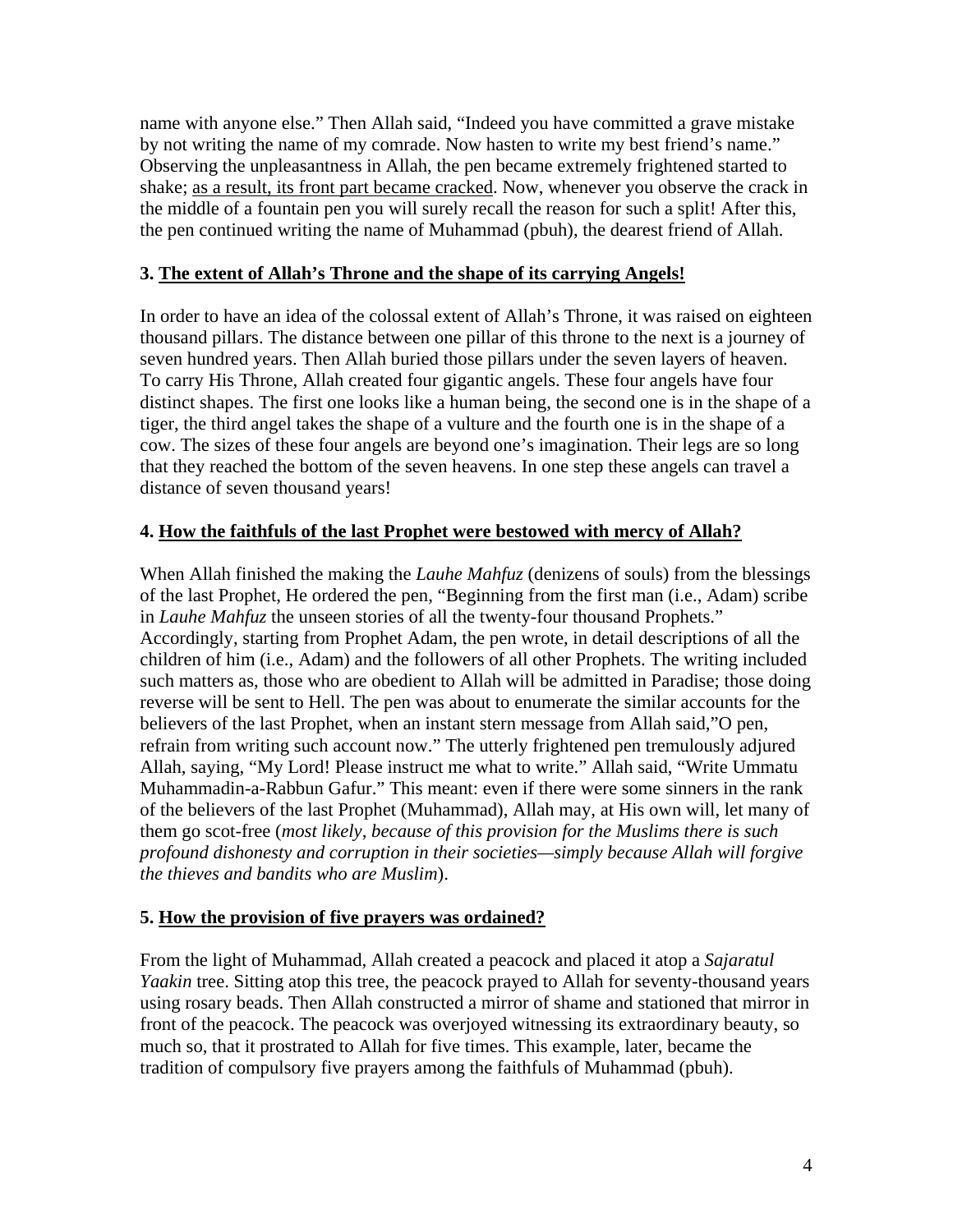#### **6. What did Allah create from Muhammad's (pbuh) perspiration?**

Then when Allah glanced at the peacock-shaped Muhammad (pbuh), *Noor-e-Muhammad* (Muhammad's light) felt extremely diffident and his entire body started to perspire profusely. Henceforth, from the perspiration of his face Allah created the seat of His throne, the angels, *Lauhe Mahfouz* (the denizen of souls), the pen, the Moon, the Sun, the planets, the stars, the sky, the earth and all the *Rasuls* (apostles), the Prophets, the Awlia (mendicants), the devotees and the ever-sacred *Ka'ba Sharif* (the house of Ka'ba). Then the Almighty created the soil required for the construction of all the mosques in the world. Afterwards, Allah said to the peacock-shaped *Noor* (light) of Muhammad, "O my dearest comrade, please take a glimpse at your favourite friends." The *Noor* of Muhammad, having glanced at his front, behind, right and left observed four streaks of extremely brilliant *Noor* (light). Those brilliant lights were Hazrat Abu Bakr, Hazrat Umar, Hazrat Uthman and Hazrat Ali, the four dearest companions of Muhammad. Those four shinning *Noors* (lights), along with the *Noor-e-Muhammadi*, spent seventy-thousand years praising Allah. Then, from the *Noor-e-Muhammadi* Allah created the *Ruhs* (souls) of all the Prophets. Then the Almighty made all the Prophets to recite the *Kalima* (declaration)—*La Ilah Illa Allah Muhammadur Rasul Allah* (There is no god but Allah and Muhammad is the apostle of Allah).

#### **7. How the fate of all the creatures was decided from Noor-e-Muhammad?**

Then Allah rendered the peacock-shaped *Noor-e-Muhammadi* into a physical form and put it inside a lantern made out of a transparent red garnet stone. He then commanded all the souls held at *Lauhe Mahfouz* to peek at His dearest creation (Muhammad). Except for a few, following Allah's instruction, all the souls took a look at the form of the last Prophet inside the lantern; but not all of them could see all the limbs of the last Prophet (Muhammad). Each of them could glimpse only one part of Muhammad.

Here is an enumeration of who witnessed which part of *Noor-e-Muhammad*. Those who saw the Head, became the Kings and Emperors in *Duniya* (like Alexander, the Great, Genghis Khan, Hitler, President Bush must had witnessed the entire head of Muhammad!). Those souls who saw the forehead became just judges; those who witnessed eyebrows became the painters; those who saw the two eyes became *Hafez-e-Qur'an* (Qur'an memorisers, like Razakar Saidee of Bangladesh; Al-Qaeda, Talibans…etc must had witnessed the two eyes); those who saw the two cheeks became scholars and donors; those who saw the pupils of the eyes, some of them became merchants of perfumes, some of them became physicians; those who saw the teeth developed patience; those who saw the face became powerful, valiant fighters; those who saw the tongue became the emissaries of the Kings and Emperors; those who saw the vocal cord became the *Muezzins* (criers of prayer call) or speakers; those who saw the neck became merchants; those who saw both the arms became swordsmen or musketeers; those who saw only the right hand became the executioners; those who saw the knee became ardent *Namajees* (worshippers). Even after this, some souls could not view much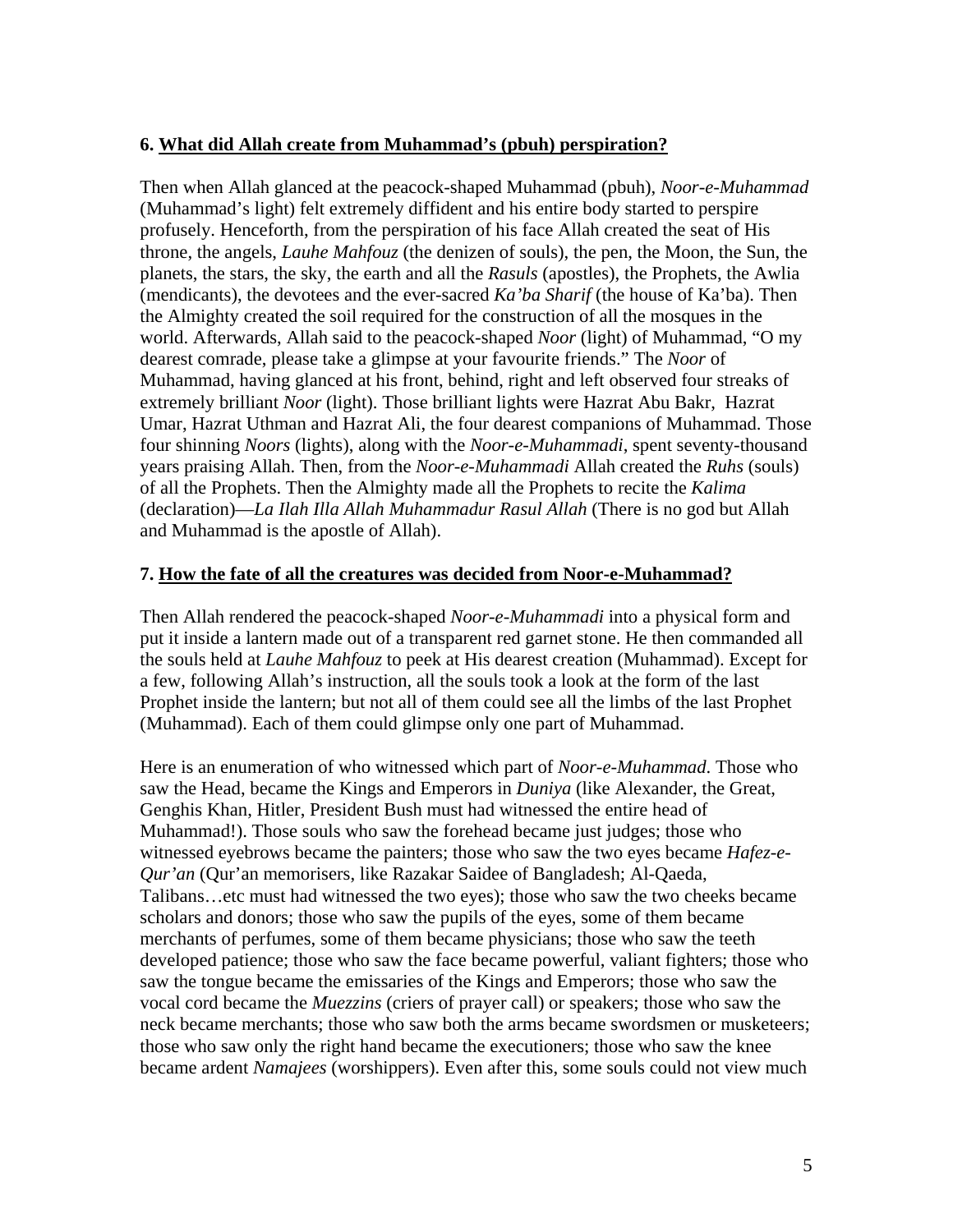of *Noor-e-Muhammadi*; they became the Jews and Christians. Finally, those who did not want to see *Noor-e-Muhammad* at all became *Kafirs* and *Mushreks* (infidels).

#### **8. How Allah made water and the seven metals?**

The Almighty Allah, on His own created a pip out of *Yakut* (an extremely precious stone), and when He threw his glorious look at it, the *Yakut* pip, out of extreme fear melted and turned into water. The Allah commanded the wind on all the four sides to create a raging storm and to form lather on water. Having duly complied with Allah's command, the wind created enormous foams in water. Then those foams collided with each other and created fire; and from this fire evolved smoke. Then Allah divided that smoke into seven parts. The first part remained as the original water; the second part became copper, the third part became iron, the fourth silver, the fifth gold the sixth precious stones and the seventh *Yakut (In this cock-and-bull-story, there are plenty of Islamic science for those who has intelligence to comprehend!).*

## **9. How Allah made the seven heavens?**

In the beginning, Allah, through his miracle power created, from water, the first heaven; the second heaven He created it from copper, the third from iron, the fourth from silver, the fifth from gold, the sixth from precious stones and seventh from *Yakut* stone. The distance from one heaven to another is a journey of five hundred years, and the thickness of each of these heavens is also a distance of five hundred years journey. (*Shouldn't our astronauts venture into the fifth heaven, mine it and bring back the resources? This should be enough for us, I wonder).* 

## **10. How Allah created our earth?**

Almighty Allah, through the lather generated from the glorified water, created a fistful of red clay lump and, at first, kept it at the site of Ka'ba. Then, as per the command of Allah Gabriel, Michael, Israfil and Azrail, the four archangels held the four sides of that lump of clay and started to pull it with a great force in four directions. As a result that lump of clay became a vast tract of land, and that is how our present earth was created. (*I wonder if the red clay of Jaydebpur, a place in Bangladesh also emanated from the red clay of Allah, the greatest Bedouin scientist).* 

## **11. On what does our enormous flat earth stand?**

According to some *Sahih Hadith* (authentic tradition), Hazrat Abdullah Muslem asked Muhammad (pbuh): "Ya *Rasul* Allah! Please tell us, on what does this vast earth is standing?" Muhammad replied: "Allah has placed this seven-layered, huge earth on the horn of a cow. This cow has four thousand such horns, and the distance from one horn to another is a journey of five hundred years. This gigantic cow is standing on the back of a giant fish. This fish is floating on glutinous water; the depth of this water is the distance of a journey of forty years. The glutinous water is resting on floating air. This air or atmosphere is resting on darkness. The darkness rests upon the Hell and that Hell is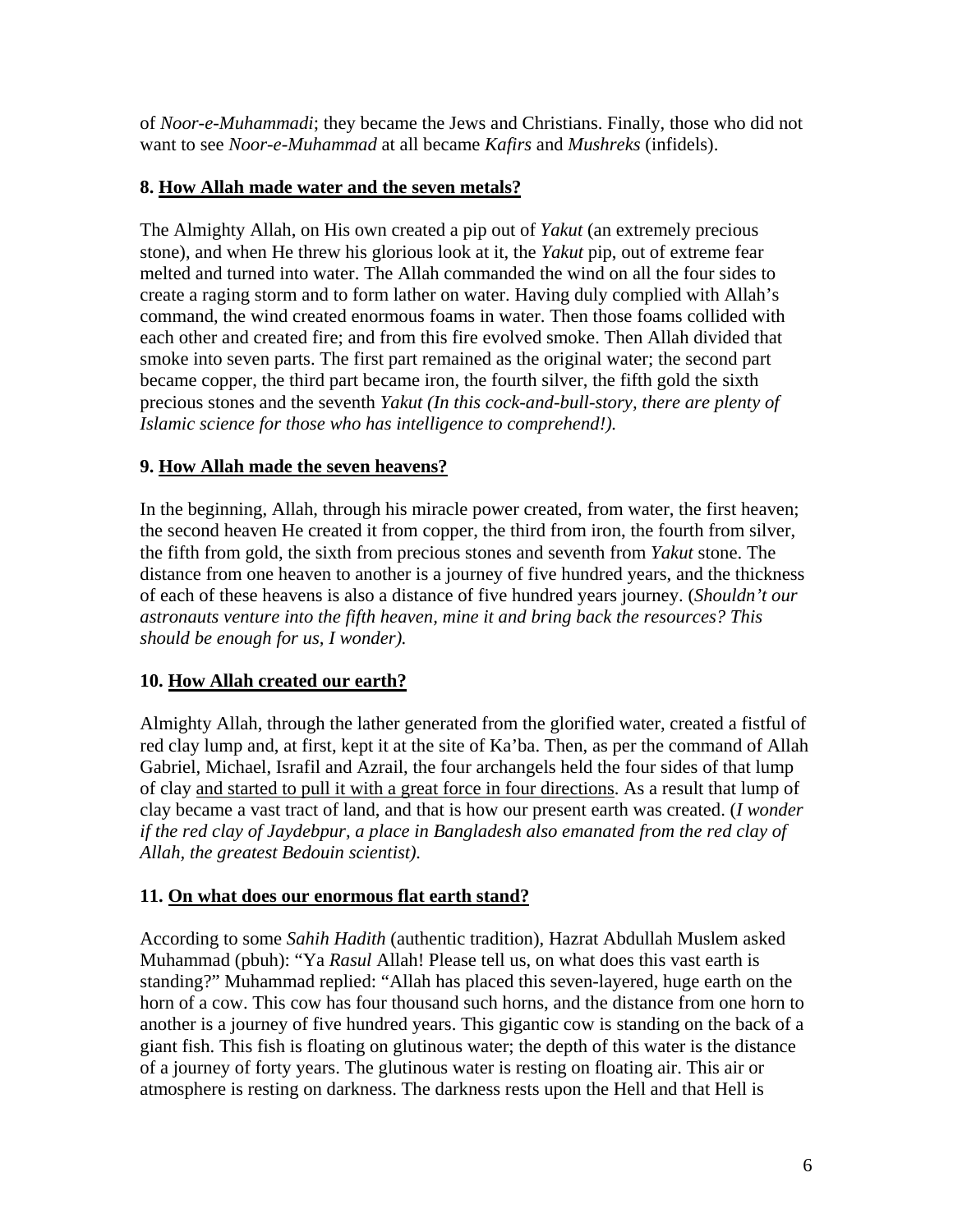placed on a massive stone. This massive stone is resting on the head of an enormous *Farishta* (angel); the *Farishta* is standing on wind and the wind is resting on the empty world of Allah's *Kudrat* (glory). *(I wonder if our dearest Prophet smoked a few puff of marijuana or ganja before he could invent such a complicated explanation on the structure of the earth system).* 

#### **12. Allah created the seven heavens, the earth and the entire universe in six days!**

In the beginning, on a Sunday, Allah created His Supreme throne and all the objects surrounding it. On Monday He created the seven heavens; on Tuesday, He created the seven layers of the earth; on Wednesday, the dark empty space, on Thursday, He made all the objects between heaven and earth; then on Friday He created the Moon, the Sun, the stars, the planets and the satellites. Having had done all these in six days Allah decided to take a rest on Saturday, the seventh day. *[I wonder why Allah preferred to take a break on the Saturday, the Sabbath day of the Kafirs and not on a Friday, which is the Holiday for the believers.]* 

#### **13. How Allah created the Hell?**

Once Almighty Allah finished the task of creating the heavens and the earth He directed His attention towards creating the Hell. According to Hazrat Abdullah Ibn Abbas, the Hell is founded under a gigantic stone called *Shaara*. Then Allah appointed *Malik*, the archangel as the principal supervisor for care and maintenance of Hell. Under *Malik* there are further twenty-nine angels (*Farishta*) engaged in this job. Each of these angels has seventy thousand hands and, in total there are one hundred and forty thousand (140, 000) hands (?). Each hand has seventy thousand (70,000) palms in it and each palm has seventy thousand (70,000) fingers in it. On every finger there is a python and on the head of the python there is a serpent. This serpent is so long that its length is the distance of a journey of seventy thousand years. Each of these serpents carries on its head a deadly poisonous scorpion. Once these scorpions smite a denizen of Hell he will become restless and fidget in utter pain. *[There is no doubt that Allah is perverted, cruel and a sadist].*

#### **14. The location of Allah's Hell and a taste of Hellfire!**

Abu Huraira narrated that for one thousand years Allah increased the intensity of ordinary fire to turn into a **red inferno**. Then Allah intensified further the glow of this inferno, so much so, that it turned into black—and to remain like that for eternity. A huge stone covers the mouth of this raging dark fire. This Hell of inferno is placed on the head of an angel; this angel is standing on the **back of a mosquito**; this mosquito is sitting tight on a lump of wet clay, and this clay lump is on the head of a cow having seventy thousand horns on its head. This humongous cow is standing on the back of a fish that is so huge that its tail touches the legs of Allah's Throne. In order for the cow to remain still at its position Allah placed a dreadful mosquito right in front of it. Due to the fear of this mosquito the cow remains stand still without making the slightest movement. *(Behold the glory of Allah! If by chance this mosquito made any movement then this world would have simply perished. Subhan Allah!!!)*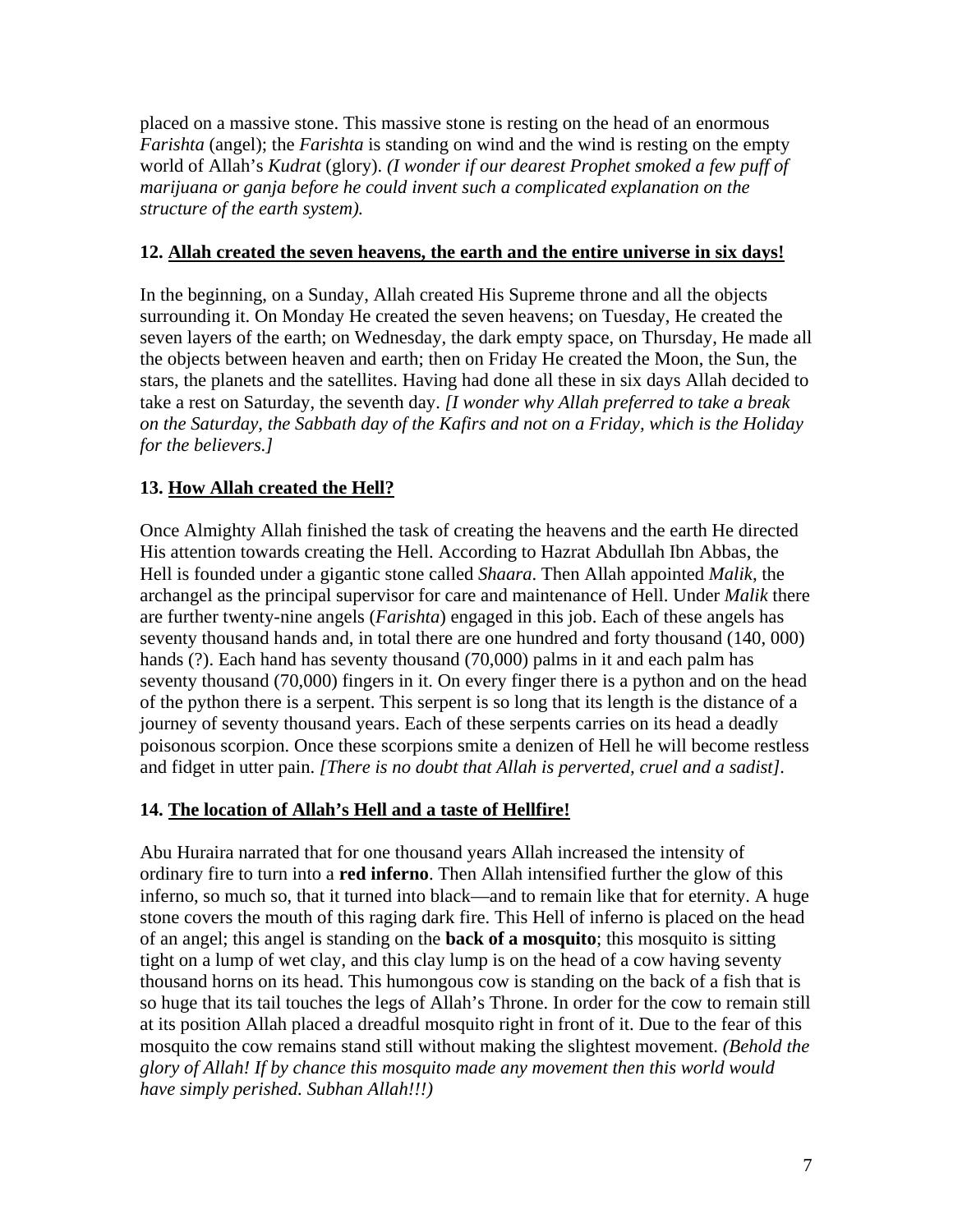#### **15. The distribution of sinners in Hell!**

*Gabriel* has disclosed that there are seven types of Hell, namely *Jahim, Jehannam, Sakhar, Sayer, Lazza, Havia and Hutama*. The *Hujura-e-Pak* (i.e., Muhammad) said to Gabriel, "O Gabriel, please tell me who will go to which Hell?" Gabriel answered, "*Havia* Hell is for the hypocrites (*Munafiks*); *Kafirs, Mushriks* (infidels) and the idolaters will be in *Jehannam*; the fire worshippers, the Jews and the Christians will be housed in *Sakhar* Hell; the worshippers of devil will be in *Lazza* Hell; *Hutama* Hell is reserved only for those who take bribe; the polytheists will be in *Sayer* Hell and the Muslim sinners will be in *Jahim* Hell.

#### **16. The story of the origin of Satan!**

Long before Allah created human being, He created the Jinns solely for the purpose of worshipping Him only. But the species of Jinns, having been on earth, fully indulged themselves in fun and amusement and completely forgot Allah. An angry Allah then sent a troop of angels to destroy the errant Jinns. The angles descended on earth with various weapons and started slaughtering the Jinns. When they finished killing almost all the Jinns, they found a very young and handsome Jinn boy. The angels became very compassionate towards this boy and implored Allah's kindness towards him to save his life. The angles also sought Allah's permission to bring this boy back to the Heaven to rear him under their care. Allah approved the request of the angels said to them: "O my angels, bring forth this boy and rear him amongst you." The angels them named this beautiful boy *'Iblis.*' He was only one thousand years old when the angels took him to Heaven.

#### **17. What is the genealogy of Iblis?**

*Khabis* was the father of *Iblis*. *Khabis*' father was the king of the Jinns, and his name was *Hanmus*. *Khabis* looked like a dreadful lion and his nature too was like that of a lion. On one hand he had the titanic power in him, while, on the other hand he was out and out a sly. He was the supreme leader of all the wicked Jinns. *Iblis*' mother was *Nilbis*. She was the daughter of *Hanmus*, the fifth leader of the Jinns. She appeared like a wolf. *Iblis* was conceived when *Nilbis* and *Khabis* had sexual intercourse in the inferno of Hell. *[No wonder, having absolute control on all affairs on earth, Satan is so powerful in this world. Truly, Iblis, the son of Khabis is a terrific creation of Allah. It is because even living in the towering inferno of Hell, Khabis, the father of Iblis was adroit in engaging in sexual copulation.]* 

#### **18. How the soil to make the body of Adam was collected?**

At first, almighty Allah, to make the body of Adam, dispatched angel Gabriel to collect soil from the earth. On the very first instant that Gabriel descended on earth and extended his hand to gather soil, the earth, immediately swearing in the name of Allah, said to Gabriel, **"O Gabriel! By Allah, do not ever try to collect even a speck of dust from**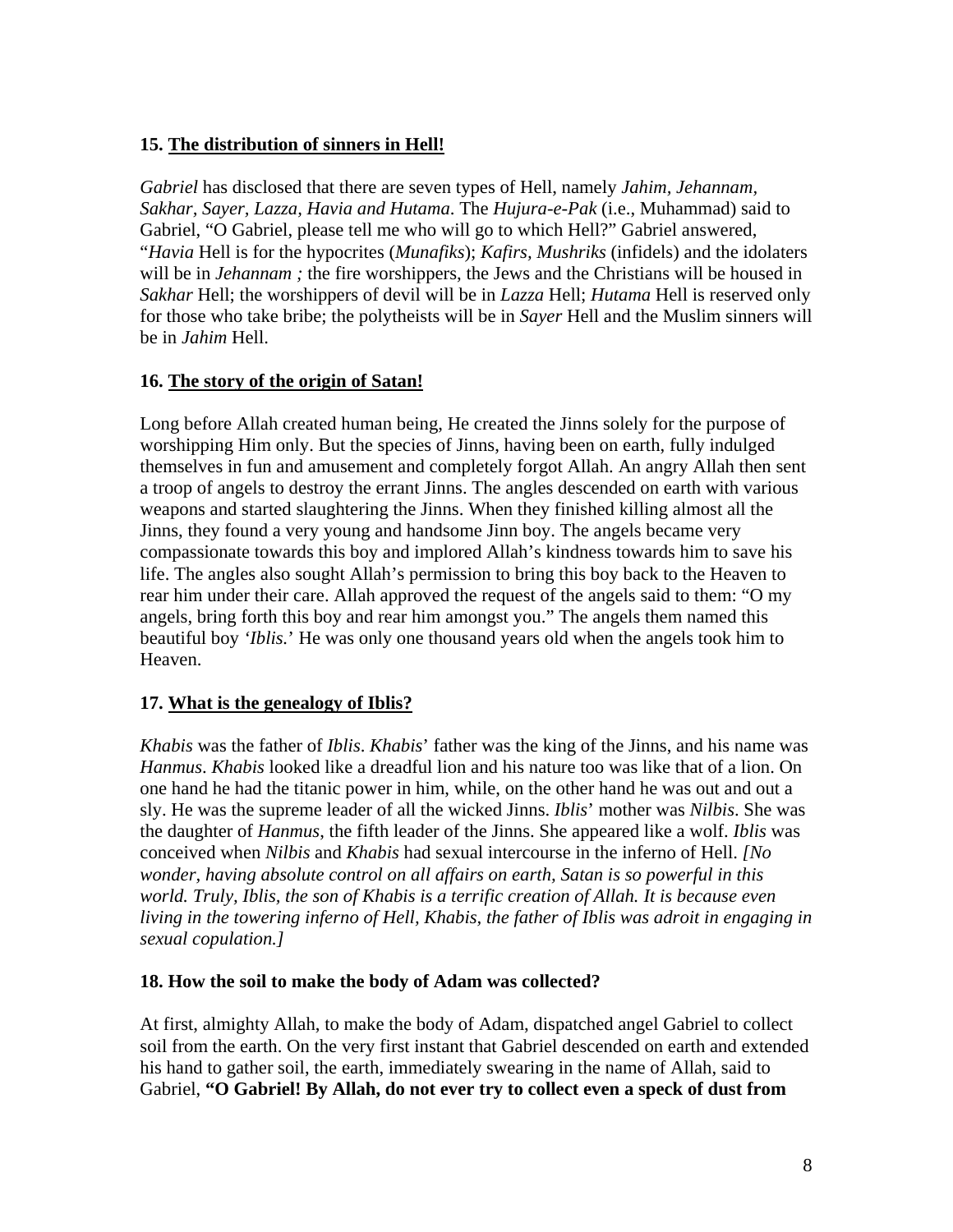**me."** So, an empty-handed Gabriel returned to Allah and quipped, **"O Allah, due to the vehement vow taken by earth in your name to not to allow me to collect soil, I could not bring any soil from there."** Then Allah instructed Michael, the angel, to gather soil from the earth. Upon his arrival on earth, Michael said to earth, "O earth! Please grant me just a small piece of soil; I am on command from Allah to collect this dust from you." The earth replied, "By Allah, I am entreating you not to take any soil from me." A disappointed Michael then returned to Allah without any soil from earth. Allah then appointed the angel Israfil to accomplish the job. But Israfil, too, returned empty-handed. Angered, Allah then appointed the formidable archangel Azrail to accomplish the task. On his arrival on earth, archangel Azrail dug out soil and put that in a basket. Mournfully the earth said to Azrail, "By Allah, please do not take any soil." Without paying any heed to earth, Azrail retorted, "I am collecting earth on the order of the same almighty by whom you are taking your vow. I am unable to disobey His order." Saying this, Azrail frantically brought the piece of soil to Allah. Allah was extremely pleased with this act of Azrail.

#### **19. Which parts of earth's soils were used to make Adam?**

According to Hazrat Abdullah ibn Abbas, the apostle of Allah said, "Allah had made Adam from soils collected from various parts of the earth." Adam's head, He made it from the soil of Ka'ba, his belly and backside--Allah made them from the soil of Indo-Pak subcontinent, two hands-- made from the soils of the eastern frontier and the two legs-- made from the soils of the western frontier. As per other *ahadith*: Adam's head was made from the soil of Bait al- Maqdis, his countenance-- from the soil of Paradise, his teeth-- from the soil of Indo-Pakistan, his two hands-- from the soil of holy Ka'ba, his backside--from the soil of Iraq, his heart—from the soil of the supreme Paradise (Zannat al-Firdaus), his tongue—from the soil of Taif, his two eyes—from the soil of lake of Kalkauthar, and from the soil of mountains his other limbs were made. *(I could never imagine that there is soil in supreme Paradise!).* 

#### **20. How Allah created the species of dog?**

Having created Adam, Allah placed him, for forty years, in a corner of the Paradise. All the angels were extremely fascinated by this bizarre creature. When Iblis was informed of such a curious object in Paradise, he looked at Adam with impetuous contempt and spat on him with great insinuation. Allah then created the species of dog from this spittle (saliva) of Iblis. (*No wonder that Mumin Muslims, slaves of Bedouin Allah, hate dogs up to their head).* 

#### **21. How the spirit entered in to Adam's body?**

Having kept Adam in a corner of Paradise for forty years, Allah fixed a day for the spirit to enter into Adam's body. Accordingly, Allah commanded all the angels in the heaven and earth to assemble. Then Allah ordered the spirit, "O spirit! Enter thee now into the body of Adam." The spirit obligingly entered inside Adam's body, but experiencing intense darkness inside, returned and entreated to Allah. Then Allah engraved the *Noor-e-*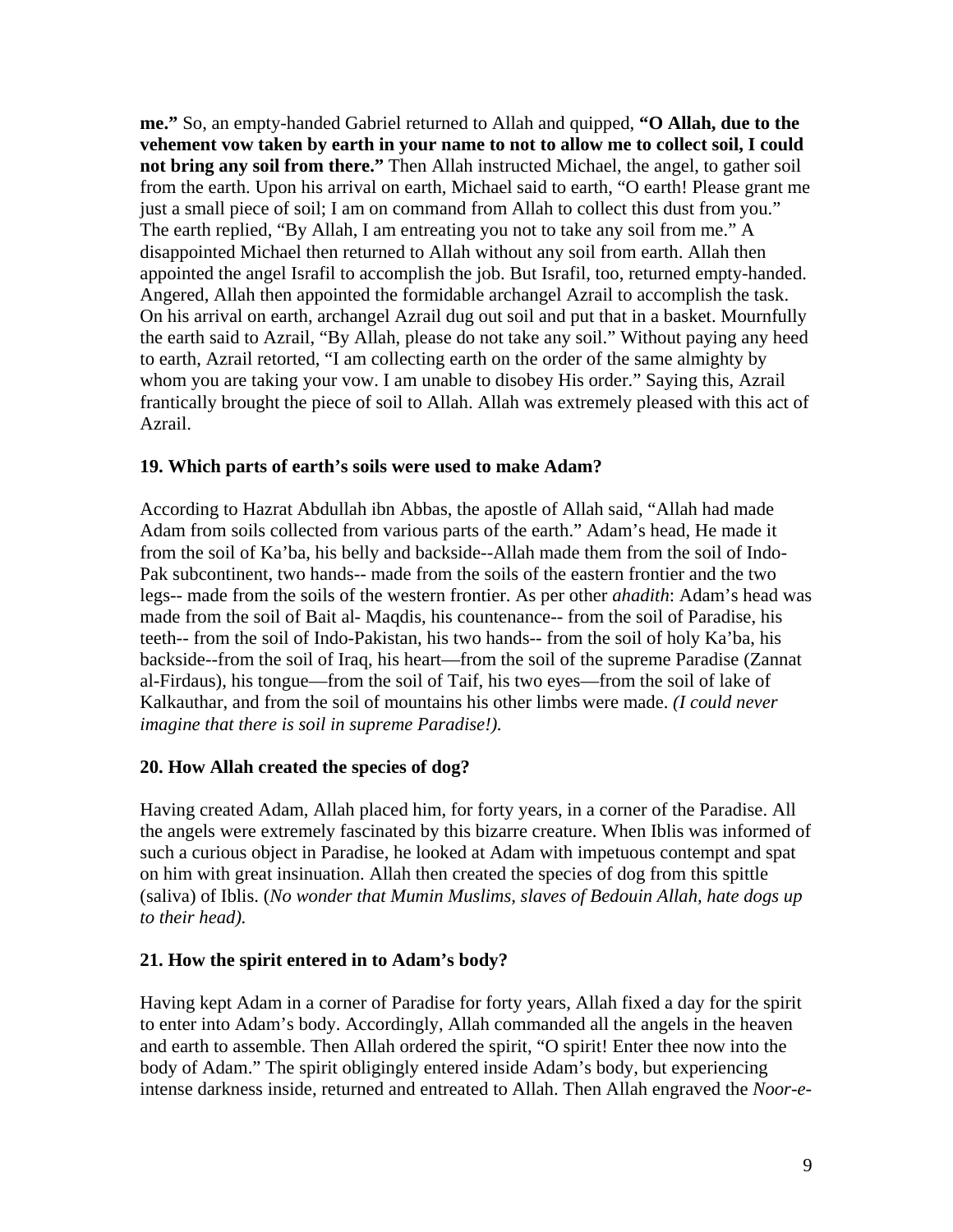*Muhammadi* (Muhammad's light) on the forehead of Adam. Thus, the entire inside and outside of Adam now became luminous. Gleefully, the sprit then descended inside Adam. No sooner had the spirit entered Adams body than Adam sneezed vigorously. With this sneezing, Adam recited, "*Al Hamd al-Allah* (all praise to Allah)." Allah immediately answered, "*Ya Rahmukallah* (you too receive the blessings of Allah)." From that very day this became a practice among all the generations of Adam; i.e., whenever someone sneezes, one must immediately say ,"*Al Hamd al-Allah*." and in response the person who sneezes must say," *Ya Rahmakallah*." Then Adam stood up. Allah commanded the angels to fetch the exquisite gold-embroidered cloak and to clothe Adam with that apparel. The angels brought that dress pronto, put that on Adam and made him ascent a throne.

#### **22. The mystery of Jesus, the Prophet!**

As soon as the spirit entered inside Adam, he woke up and produced a sneeze. Allah then commanded Gabriel, "O Gabriel, save for posterity, this sneeze of Adam, because I shall use it for some special purpose. Verily, from this sneeze shall I create a person supremely pious. Angel Gabriel gingerly stored that sneeze in the *Lauhe Mahfouz* (the store house of spirits). By the grace of Allah, from this sneeze, Jesus, the Prophet was born in the womb of Bibi Miriam.

#### **23. Songs and Music are the** *Adhan* **for Satan!**

Once Allah awarded Iblis an accursed life, Iblis said to Allah, "Oh almighty, you have decided to help Adam and his progeny by sending Prophets and apostles, but how about me? Wouldn't you help me to distract the progeny of Adam by providing me with some Books and Prophets?" An angry Allah then replied, **"O, the king of sinners! The numerous corrupt rulers, wicked leaders and the filthy, corrupt, obscene and evilworded books (I think this refers to the porno movies) will indeed act as your Prophets and Books."** On hearing this Adam said, "Almighty Allah, please tell me how shall I bring my children back on right track?" Allah replied, "Whenever the time for prayer arrives instruct the *Muazzin* in every mosque to announce the call for prayer *(Allah did not mention to use the powerful amplifiers invented by the infidels—I wonder why? May be Bedouin Allah could not foresee that bustard kaffirs will invent amplifiers).* My genuine followers will immediately be eager and excited to respond to the call of prayer and will hasten to immerse themselves in prayer and devotion." Then Iblis said, "Almighty, can't you provide me with a similar system like *Adhan*?" Allah replied, "O the wicked, remember that **songs and music and all the musical instruments** will act as *Adhan* for you. Many of my devotees will be enchanted by these songs and music and they will thus leave the path of righteousness and follow your path of wickedness."

#### **24. The marriage of Adam and Eve and how the system of dowry evolved?**

Enchanted by the extreme beauty, charm and grace of Eve, Adam passionately fell in love with her. Under this influence of love he extended his hands towards her to embrace her. Immediately Allah warned, "O Adam! Refrain, do not touch Eve before marriage; this will not be legitimate for you." Adam replied, "Almighty, please get me married to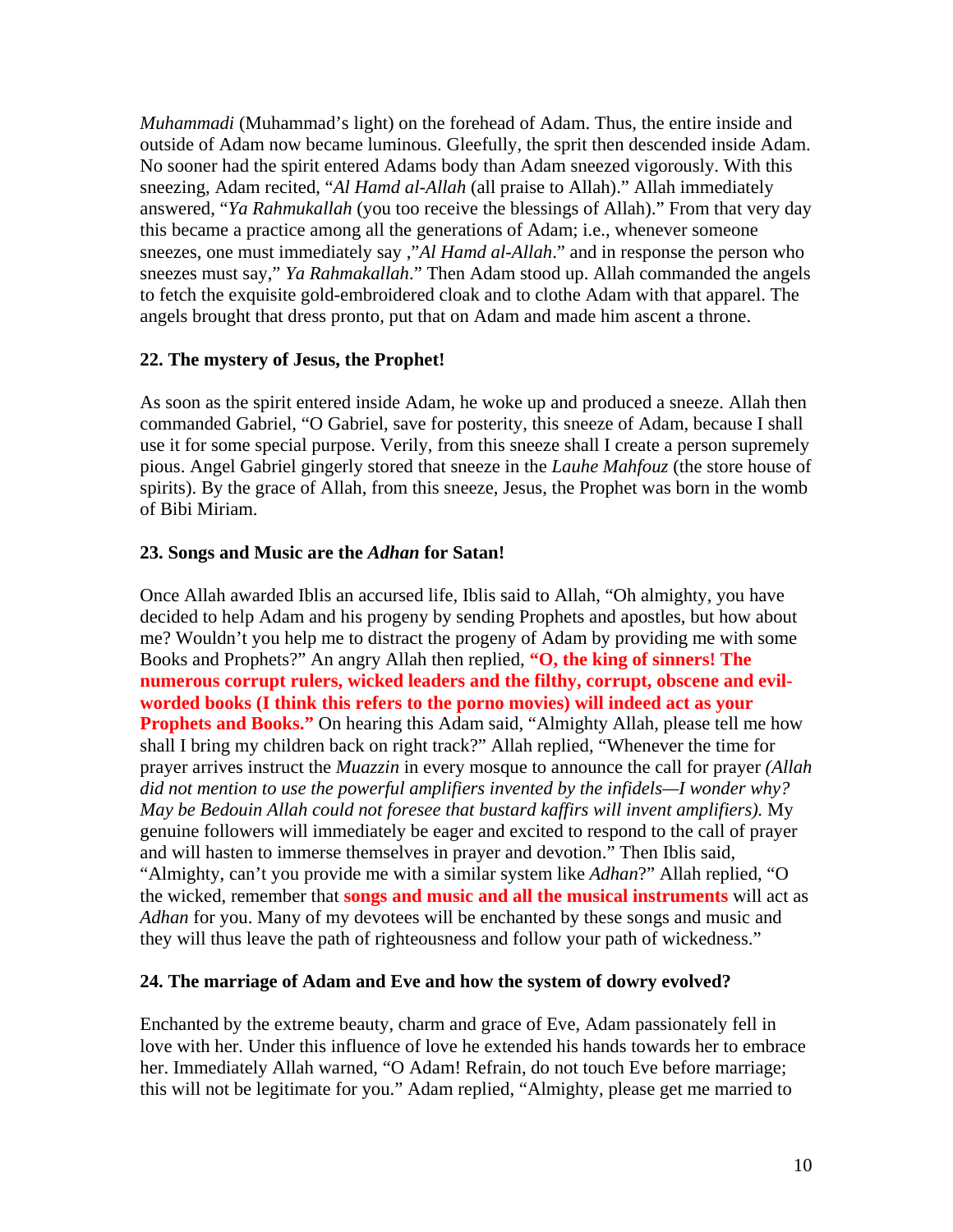Eve." So Allah married Eve to Adam. This wedding was of such great joy that all the angels from seven heavens and seven earths had a great time for seven days by assembling under a *Tuwa* tree. Allah himself delivered His sermon (*Khutba*) on this occasion. Then when Adam wanted to embrace his newly-wed bride, Eve, Allah roared, **"O Adam, touching Eve without paying her dower (bride-money) will not be legal for you."** A disappointed Adam then said, **"Almighty, I have nothing. How can I pay dower?"** Allah, the most merciful then said, **"O Adam, offer** *Darud* **(litany) ten times to my dearest friend, Muhammad. This will suffice as your dower."** With great devotion and faith Adam then offered ten *Darud* (litany) to Muhammad. Having had paid his dower in this manner Adam was able to have sexual intercourse with Eve.

#### **25. What punishments Eve received for eating the fruit from the "Tree of Knowledge"?**

The instant Adam and Eve, disobeying Allah's forbiddance, ate the fruit from the tree of knowledge; their exquisitely crafted, gold-laced dress fell off from their bodies. Then Eve, and all the women of the world were ordained to bear the monthly pain of menstruation. From that very day all women were to endure the pain of child-birth. Women were to be always under the subjugation of men; they lost their right to divorce their husbands. The women were now ordained to observe *Idda* (waiting period after divorce) whenever they are divorced by their husbands. Women were now gifted with less intelligence than men; they now had to command less respect and honour. The door to Prophet hood became close to them forever. On matters of witness their evidence in court became half to that of a man. They were deprived of the rewards of *Jumaa* and *Eid*  prayers. They were dispossessed of the glory of *Jihad*; the inheritance for them became half to that of a man. Finally, they were booted out from the rewards of all important services to religion and society. *(Our pious and religious ladies, what do you think of these?).*

#### **26. How did nude Adam and Eve ward-off their bashfulness?**

When, after instigated by Satan, Adam and Eve ate the forbidden fruit, and as a consequence of this perfidy lost their garment of Paradise, they decided to conceal their shame of nudity by wearing the leaves of trees. One by one, they approached every tree and implored them to grant their request. But none of the trees they approached agreed to offer them even a single piece of leave. In the end, they entreated the fig and the sandal trees to offer them any of their leaves. Witnessing the grave danger that had befallen Adam and Eve, these two trees agreed to help them. Adam and Eve then covered their private parts with the fig leave and wrapped their entire body with the sandal leaves. *(I guess there was no Indian Saree in Paradise).* Any way, because these two trees of paradise showed kindness to Adam and Eve during their moment of great distress, Allah was greatly pleased with them. As a result of Allah's pleasure, fig became a cherished fruit and He endowed it with great taste. Similarly, Allah also bequeathed so much fragrance to the sanadal bark that the earthlings began to enjoy its exquisite aroma by burning it.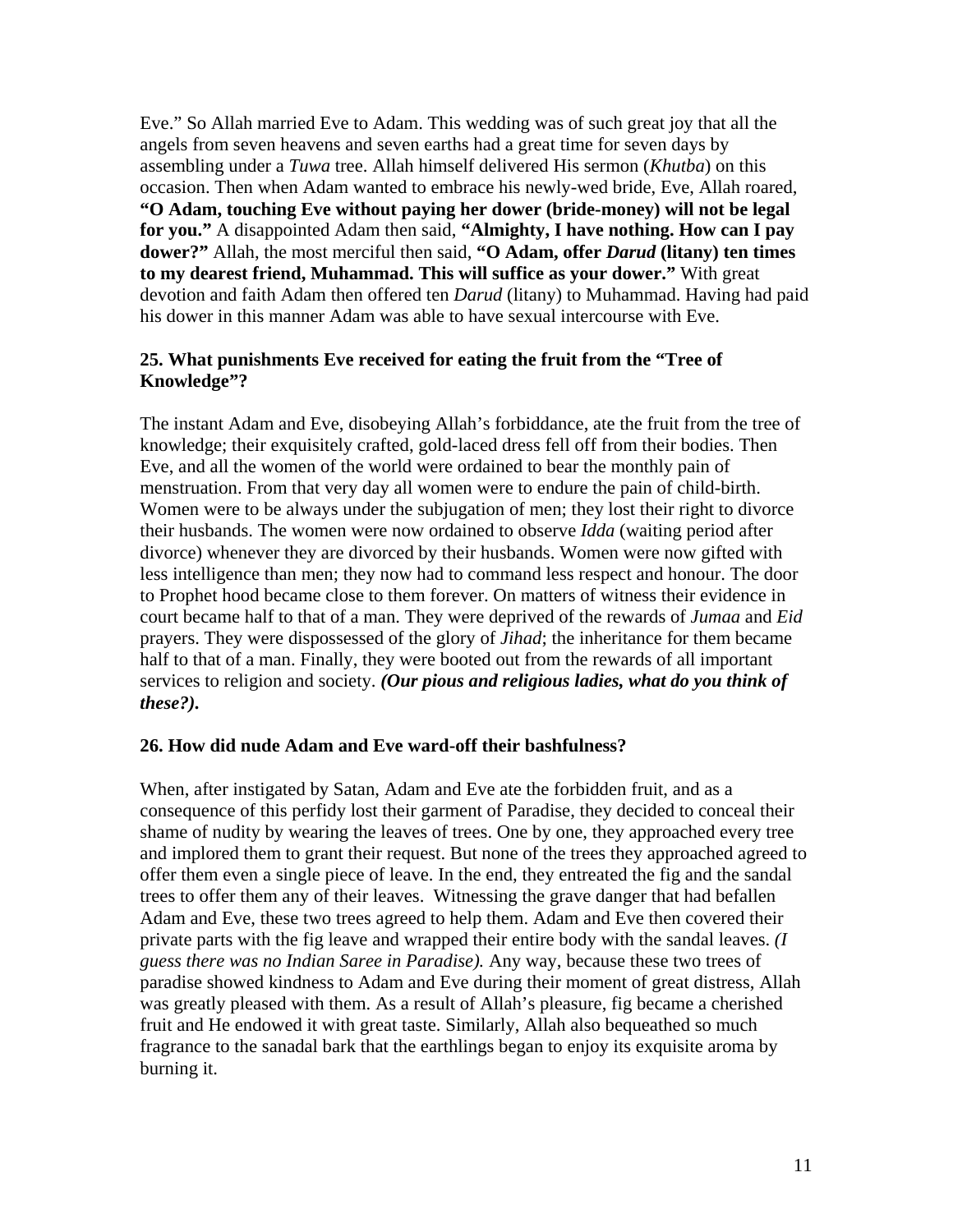#### **27. Where did Allah cast Adam, Eve, the peacock, and the serpent when they disobeyed His commandment?**

When Adam, Eve, the serpent and Satan's helper, the peacock contravened the commandments of Allah, the angels, acting on the instruction of Allah, seized them by their necks and expelled them from Paradise. They cast Adam on the Island of Swarandip (Ceylon), Eve at Jeddah, a city in Arabia, the peacock at Kabul and the serpent in the region of Isfahan.

#### **28. What substances were created from the tears of Adam and Eve?**

Expelled from Paradise due to Allah's curse--Adam at Swarandip, and Eve at the city of Jeddah, both of them were in profound sorrow for each other. They were in utter despair due to the separation from each other and started to wail bitterly. Adams wailing was so copious that it created a current of water on land. Out of this tear sprouted the first date palm tree on earth's surface. On the two sides of this current of water grew clove and nutmeg trees.

On then other end, Eve was so desperately lonesome that she wept profusely--like an ocean of water. Out of this tear of Eve grew the first henna tree. Whichever rivulet this tide of tear reached, there grew, at the bottom of it, ruby, pearl, gems and various other precious stones.

#### **29. How Adam and Eve became re-united?**

Separated from each other, wailing in utter loneliness, Adam and Eve remained in this circumstance for 300 years. Only after 300 years Allah became merciful to these two creatures stricken with grief. Allah then commanded Gabriel, **"O Gabriel! Go to Adam and direct him to perform Hajj at Mecca."** When Gabriel conveyed Allah's commandment to him, Adam immediately left Swarandip and hastened to Mecca. According to the religious scholars and respectable people, Allah reduced the distance from Swarandip to Mecca so much that Adam arrived at Mecca only within the count of 30 steps. No sooner had Adam arrived at Mecca than the multitude of angels gathered around him and said, "O Adam! As per Allah's instruction, we are circumambulating the Ka'ba for the last 2000 years. It should be noted that during that time the name of Ka'ba was Bai't-ul-Ma'mur. Of course, the house of Ka'ba, at that time did not exist as a visible object; instead, it was the shadow of the Bai't-ul-Ma'mur in the fourth heaven, in which the angels used to offer their prayers. Later, Adam built a mosque at this very spot which was named Bait'Allah or Khanai Ka'ba—Allah's house. Tired and exhausted Adam sat down at Arafat' Jabal, a site very near to Ka'ba. At this spot of Arafat Adam was fervently wailing and praying to Allah for His forgiveness of his sins, when suddenly, he, through his divine inspiration, saw the exquisite throne of Allah. On this throne of Allah Adam read the Kalima, "La ilah Illa Allah." Having witnessed this, Adam started supplicating to Allah, "O almighty! For the sake of Muhammad (pbuh), your dearest friend, please forgive our sin." At the mention of Muhammad's (pbuh) name Allah's mercy surged. Immediately, Allah commanded Gabriel to convey the news of his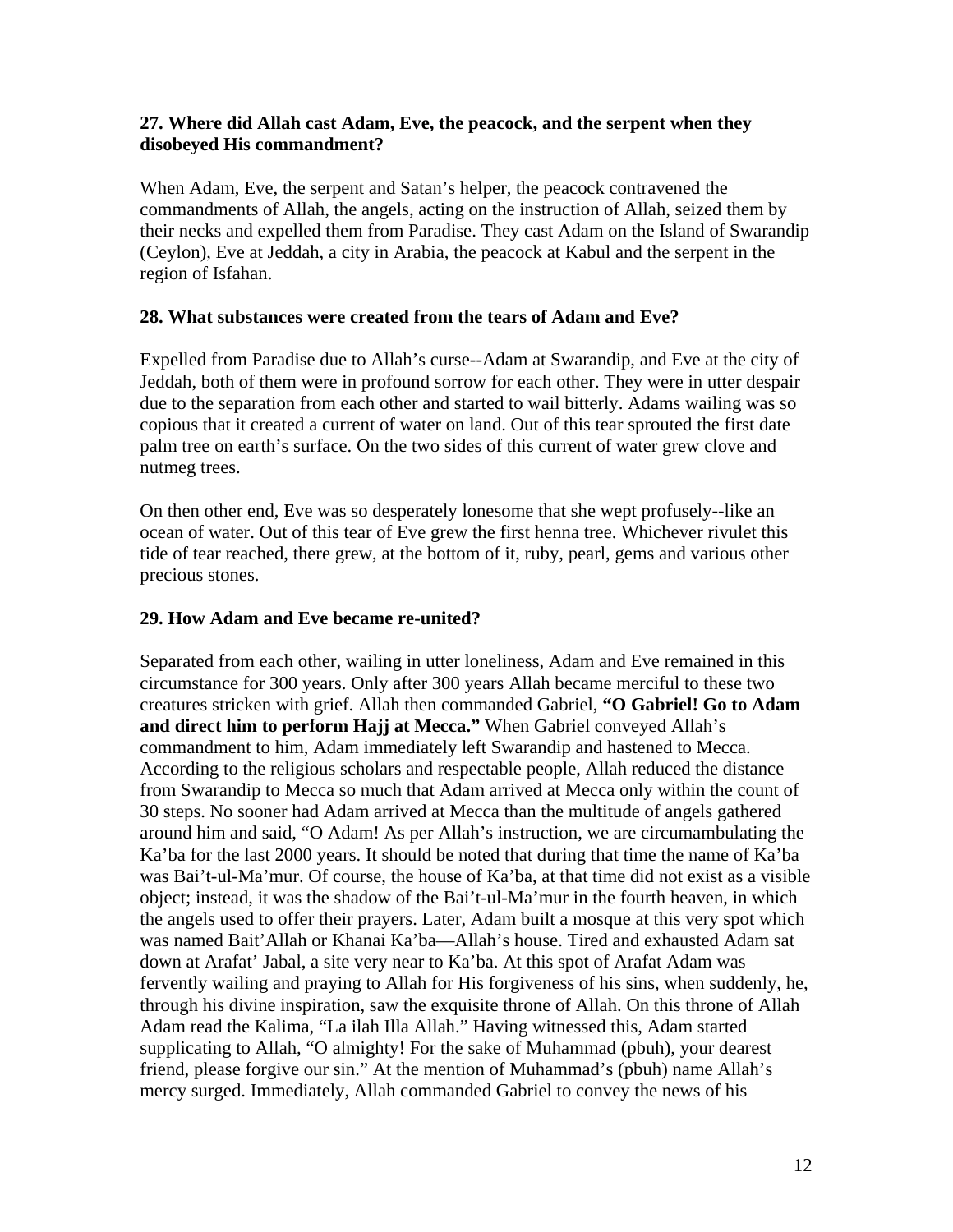forgiveness to Adam and Eve. Gabriel informed them that Allah, being pleased at the mention of Muhammad's (pbuh) name had pardoned all their sins. Gabriel also insisted that had they mentioned the name of the dearest friend of Allah beforehand He would have exonerated them a long time ago.

While conversing with Gabriel, Adam suddenly observed at the far end that Eve was quickly approaching him from Jeddah. Unable to control himself, Adam ran to Eve, embraced her passionately and wept feverishly. Eve too, having missed her beloved husband for such prolong period, puffed tears like an innocent child. All the angels on earth witnessed this happy re-union of husband and wife and they, too, started to cry in joy. The spot where this re-union took place is called the tract of Arafat *(Subhan Allah).*

#### **30. How Allah showed Adam his progeny?**

After Adam completed the first ever Hajj in humanity, Allah instructed the archangel Gabriel, "O Gabriel! Fetch Adam to the wilderness of Amman. Once you take him there massage him on his back with your wing, and all the progeny of Adam, till the Day of Judgment will appear to you right then and there. Once the progeny of Adam emerges introduce them to him." So, following the command of Allah, Gabriel took Adam in the wide expanse of Amman and massaged him with his wing. Immediately, by the infinite grace of Allah all the future generations of Adam appeared right then. Their number was so huge that even the entire earth could not accommodate them.

Astonished at this incredible sight, Adam said, "Brother Gabriel! Who are these people?" Gabriel answered, "All these people are your descendants, all of them will be born on earth in due course." Then Adam said, "How can this earth accommodate such a multitude of my progeny?" Following Allah's command, Gabriel replied," All of them will not arrive together at one time. Some of them will turn up now, some will be inside their mothers' wombs, some will be on their fathers' backs and some will reside in graves. So do not worry about them."

#### **31. How was the Black Stone of Ka'ba created?**

Almighty Allah commanded an angel, "O angel! Please extract written confessions from the progeny of Adam and keep those written covenants inside your mouth." The angel acted accordingly. Instantly, by the infinite grace of Allah the angel turned into a black stone. From that very day that black stone is known as 'Hazrul Aswad' or the Black Stone and it was located on the right sided of the house of Ka'ba. From very ancient times the pilgrims respectfully kiss this piece of stone.

## **32. How was the Sun created?**

Intense darkness prevailed on earth when Adam and Eve were sent. Adam and Eve passed three hundred years under this darkness, when one morning, Allah granted their prayer and forgave their sins. Then, to express his gratitude Adam promptly offered two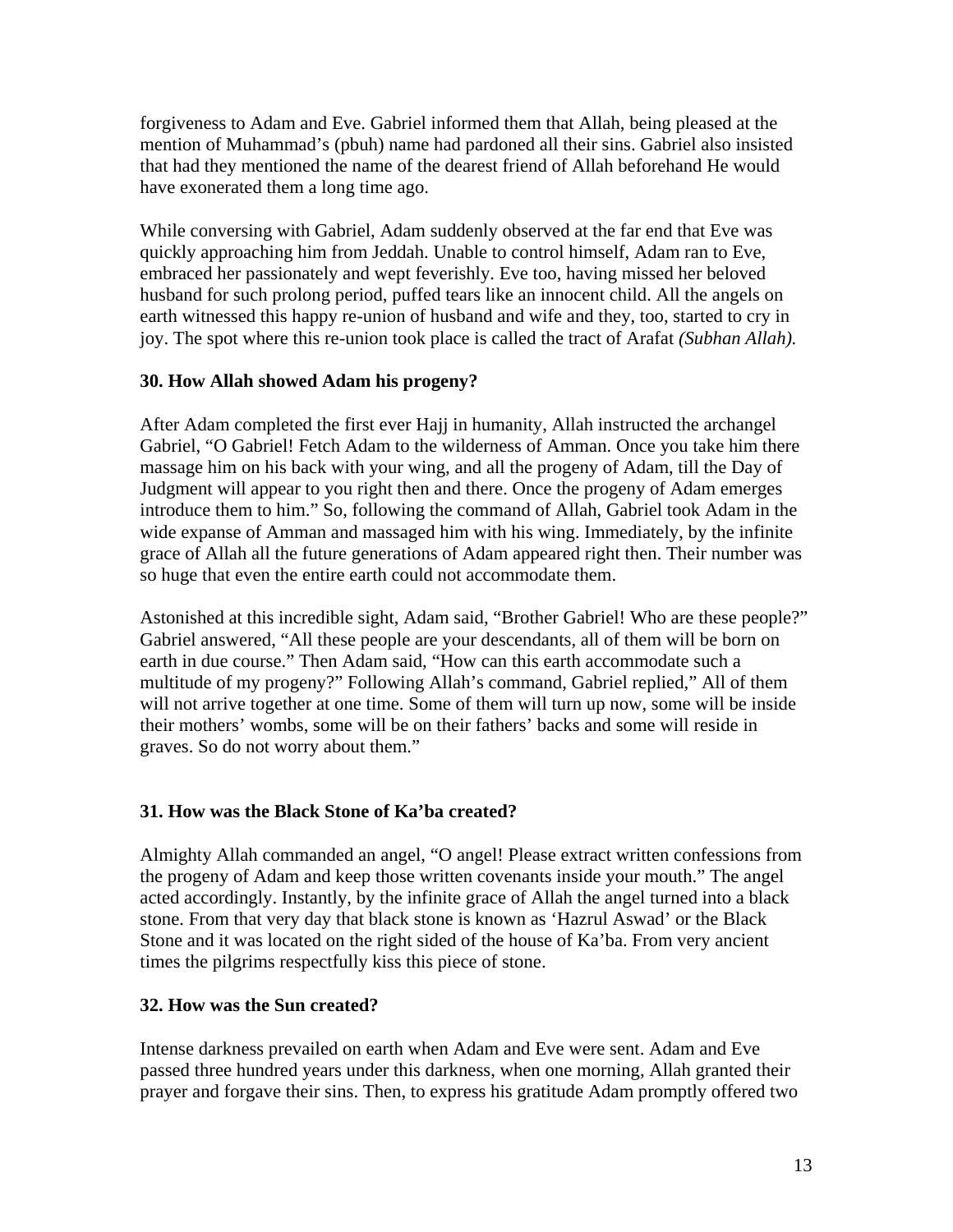prostrations to Allah. When Adam raised his head from the prostration he beheld the sun rising from the East. The entire world was dazzling under the brilliant sunlight. From that very day the sun has been rising everyday. *(Subhan Allah! What a great scientific truth I have learned the Islamic teachings!)* 

#### **33. How was the first fire on earth created?**

Once Allah commanded the archangel Gabriel, "O Gabriel, take seven pieces of Iron rods and proceed to Adam. Train him in the arts of a blacksmith so that he can make weapons from the iron pieces". When Gabriel descended on earth to teach Adam the technique of weapon-making using iron he noted that fire would be necessary. It is not at all possible to smelt iron without fire. So Gabriel returned to Allah and implored Him for fire. Allah said, **"Go to Malek, the keeper of hellfire and get some fire from him."** Accordingly, Gabriel brought some fire to earth from hell. But the intensity of hellfire was so great that the flame penetrated through the earth and returned to hell. Gabriel again went to hell and brought the hellfire. Once more, the fire returned to hell. He repeated this procedure seven times, but every time he brought the fire it returned to hell. When a helpless Gabriel narrated this bizarre incident to Allah, Allah commanded Gabriel: "O Gabriel, wash the hellfire with the water from the seven seas and then take it to Adam." Gabriel did accordingly, and the glow of hellfire became somewhat diminished. Gabriel then took that fire to Adam. The fire thus became suitable for use on earth.

#### **34. How was the speech of cow blocked?**

Once Gabriel delivered the fire to Adam, Allah instructed Gabriel to take from Paradise two cows and a fistful of wheat to Adam so that Adam could start agricultural activities on earth. As per this instruction, Gabriel then took two excellent cows and the wheat from Paradise and delivered them to Adam. But Adam ran into a great trouble when he used the two cows to till the land. Here we note the glory of Allah! One of the cows became very mischievous and started meandering around. Adam became angry and stroke hard on the back of this cow. Screaming in pain, the cow retorted, **"O Adam, while in Paradise, you too, disobeyed Allah's order by crisscrossing around. How could you now complain about my meandering around?"** Witnessing such a chutzpah from a cow Adam, with a heavy heart, stopped cultivation. Gabriel saw this; went to Allah and related the incidence. Allah, out of pity for Adam, made the cow mute. Then Allah said to Adam, **"Go and start cultivation and earn your own living."** From now on cows will never speak and men will control and use them unfettered. There will be no wrong on this.

#### **35. How humans started to spread on earth?**

Because Adam and Eve were the first two people on earth, Allah decided to spread mankind through them. From the loins of Adam and Eve Allah created two hundred and forty-nine (249) offspring. With respect to Adam's children Allah followed a special rule. This rule was: except for the Seth, all children of Adam were born as twins. In every birth a son and a daughter were born in pair. Then Adam would marry the son of one pair with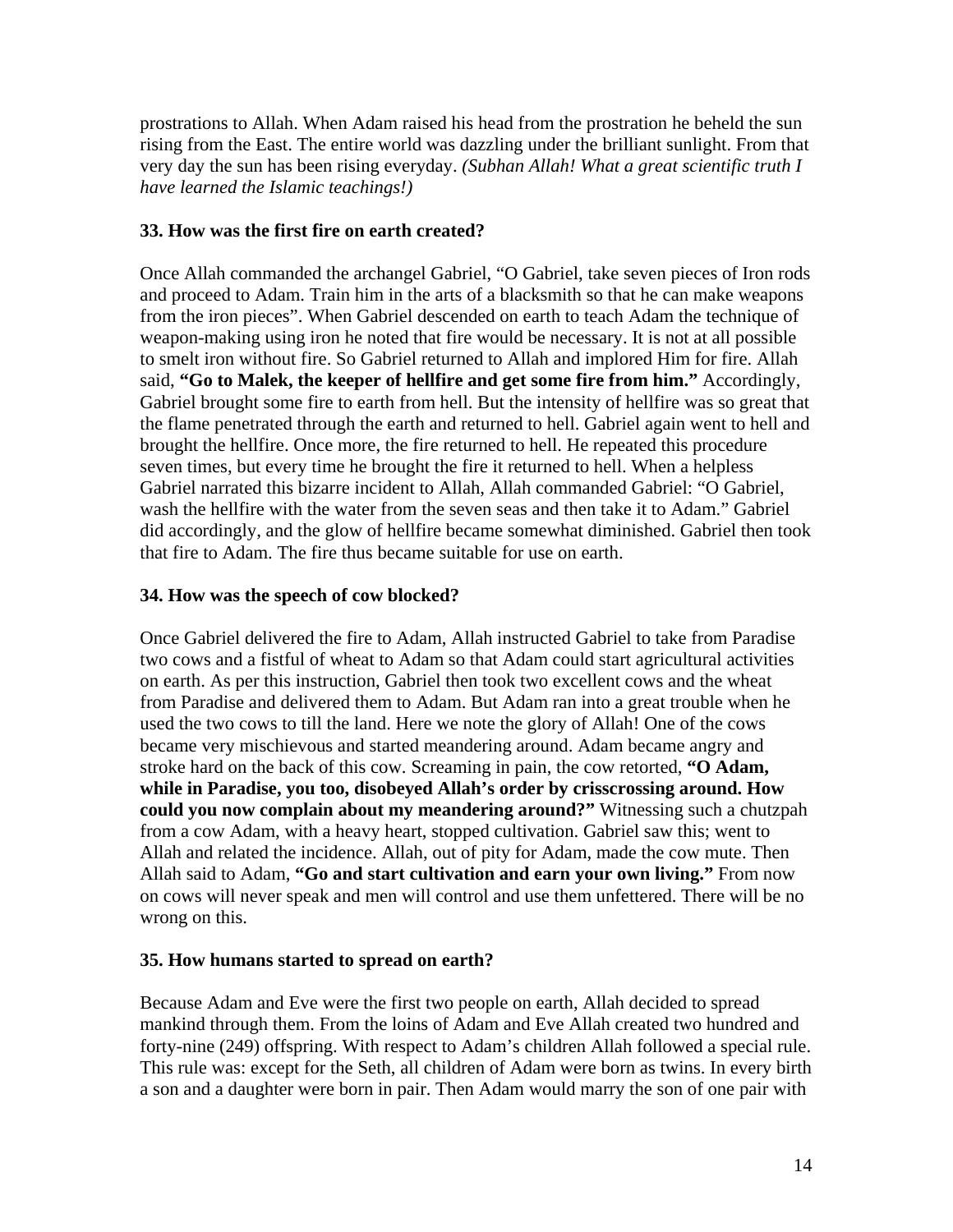the daughter of another pair and so on. In some books it is mentioned that Adam and Eve had in total one hundred and eighty (180) pairs of children and only once they had a single offspring, i.e. Seth. This means: in all, Adam had three hundred and sixty-one (361) children.

#### **36. How many wings has Allah provided to the angels?**

When Allah had decided to create angels, He, at first, made a very special kind of light from the radiance of Muhammad. Then with this special light He fashioned the angels. These angels are always busy executing Allah's orders and commands. Every morning they assemble in line in front of Allah to give attendance. Allah has equipped the angels with wings so that they can fly. As a result of these wings they can swiftly cross the distance between the Heaven and the earth. The number of wings in angels varies. Some of them have two, some three, and some even have four wings. In Sura Fatir (35::1) it is written that Allah has created the angels with two, three or four wings. In Sahih Muslim it is mentioned that Gabriel has six hundred (600) wings.

#### **37. What was the height of Adam?**

Our dearest Prophet has said, "Allah made Adam, the father of mankind, to be ninety feet (90) tall." According to Sahih Bukhari (Sahih Bukhari, vol.4, book 55, number 544) this story runs like this:

*Volume 4, Book 55, Number 544:* 

#### Narrated Abu Huraira:

Allah's Apostle said, "The first group of people who will enter Paradise, will be glittering like the full moon and those who will follow them, will glitter like the most brilliant star in the sky. **They will not urinate, relieve nature, spit, or have any nasal secretions. Their combs will be of gold, and their sweat will smell like musk.** The aloes-wood will be used in their centers. Their wives will be beautiful, virgin, wide eyed and high bosomed houris. All of them will look alike and will resemble their father Adam (in statute), sixty cubits tall."

#### **38. How gold and silver were created on earth?**

When Adam became old the number of his children reached three hundred and sixty-one (361) and the total number their progeny became forty thousand (40 000). Due to such multitude on people earth it became difficult for them to sustain by cultivation alone. Then all of them went to their original father, Adam and said, "Now, you have become old; so please leave something for us so that we can earn an easy living." Hearing the plea of his progeny Adam supplicated to Allah, "O almighty, you must have heard what my descendants had said. Please do something for me so that I can please them." On hearing Adams plea Allah commanded Gabriel, "O Gabriel, fetch two handfuls of gold and silver from Paradise and deliver them to Adam." Gabriel did accordingly, and said to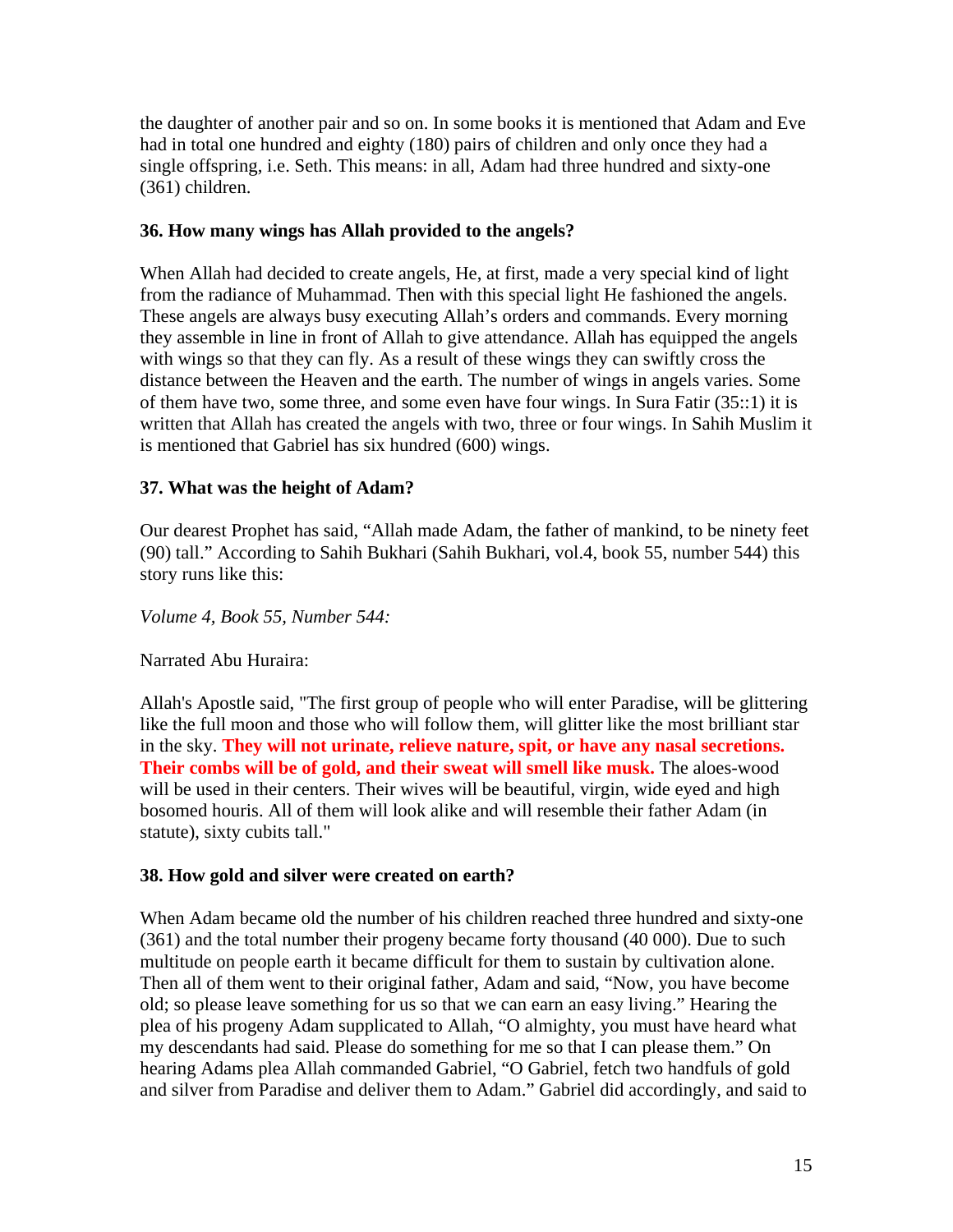Adam: "Throw these gold and silver on the mountain and ask your descendants to pick them from the mountain and commence business. Through business they will have much profit and then they will have a comfortable life. The quantity of gold and silver will be never ending." Needless to say, that was the very day on which gold and silver originated on earth. *(The trouble is: on earth there was no other community then, so with whom the progeny of Adam conducted business with those gold and silver?)* 

#### **39. How Shaddad built his Paradise?**

The readers must have heard the incredible story of the construction of Shaddad's Paradise. The Mullahs of Bangladesh are especially adept at narrating this cock-and-bull story to the gullible devotees. Let us now hear this tale.

Among the two sons of the ancient king Aa'd, Shaddad was very haughty and artful. To bring him to righteousness Allah sent Prophet Hud to the court of Shaddad. Hud advised Shaddad to bring faith in Allah. A cunning and clever Shaddad asked Hud, "What will Allah bestow on me should I bring faith in Him?" Hud replied, "Whoever puts trust in Allah, Allah will give him inexhaustible happiness in Paradise." Shaddad said, "I myself will make such a Paradise." This was not simply an empty rhetoric from Shaddad. He actually made all preparations to construct such a Paradise. He requested his nephew, King Johak Taji to send him all his gold, silver, precious stones, pearls, musk and saffron. In addition to his nephew, Shaddad also requested all the neighbouring kings and emperors to deliver to him all their gold, silver, precious stones, pearls, musk and saffron. Then Shaddad went out looking for a suitable site for his Paradise; finally he settled for a place on the border of province of Yemen. This spot was about 120 km in length.

Thousands of skilled artisans from across all the countries of the world arrived to build the Paradise of Shaddad. Among them were a few thousand expert masons who dedicated themselves in their art. At first, the ground of this huge site was excavated to a depth of forty yards, and then soils were removed from this ditch and filled with marble stone. This became the foundation of the edifice of Paradise. Then walls of gold and silver were erected on top of the foundation. On top of these walls were cast beams and pillars of Jabbarjad and Jammarud, and finally, the roof was cast on top of them using red-coloured Almas stones. Inside the main palace numerous buildings were erected using the most appropriate gold-silver bricks. Words fail to describe the exquisite beauty of this paradise. This was as amazing as it was unimaginable. No emperor could ever match this extraordinary Paradise which Shaddad built on earth. O Muhmmad! If only you aware how your Guardian (Allah) treated the builder of this Paradise!

When Shaddad built his Paradise he also lined up many trees of gold and silver among the many palaces that he built. The braches of those trees were made from ruby and their leaves were made from Jammarud stones. The twigs and branches of those trees were bedecked with hanging fruits made of precious stones, diamonds and pearls. Legend has it that at least a forty thousand donkey-load of gold and silver were exhausted daily to build this Paradise. It took a continuous work of three hundred years to complete this Paradise.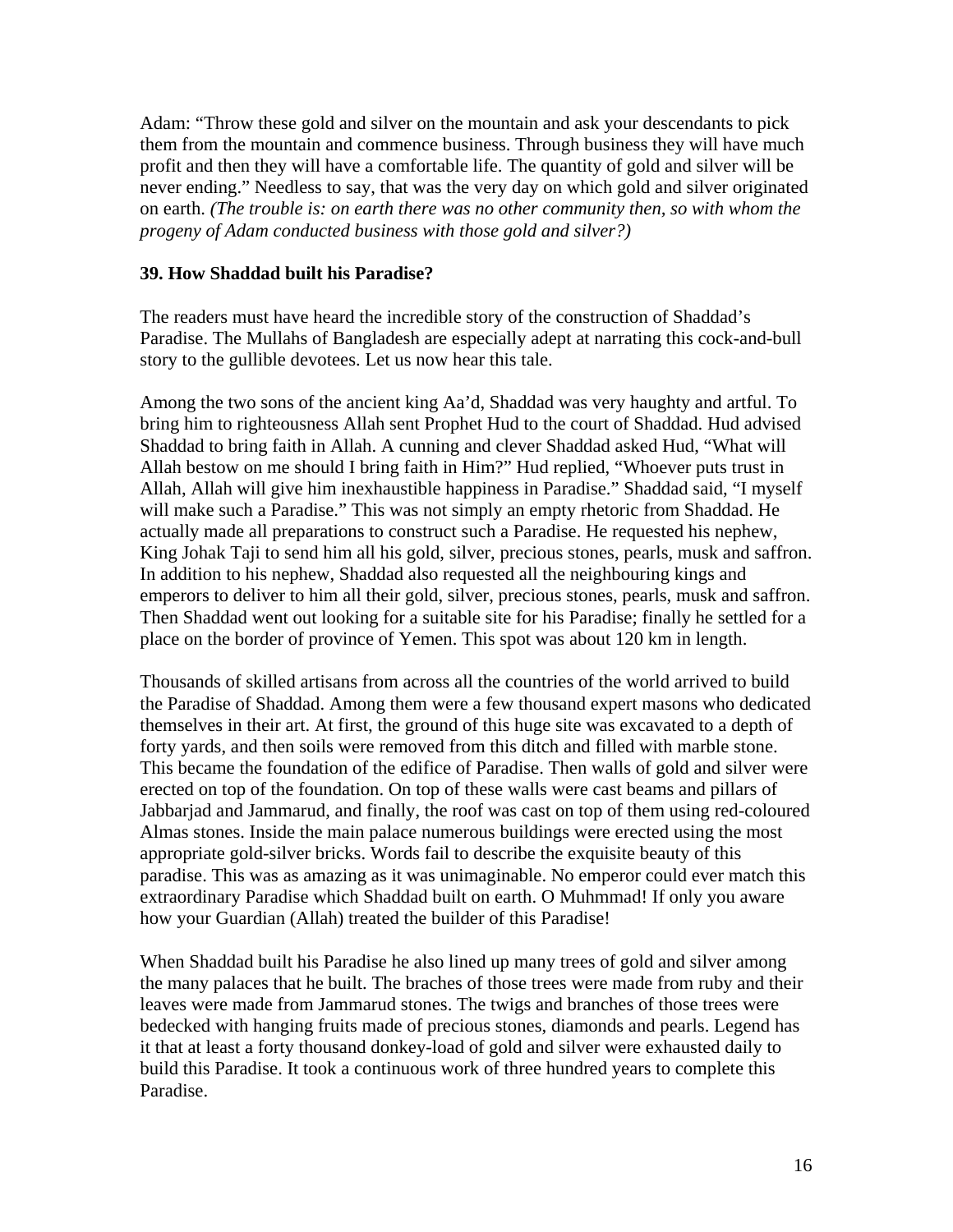Finally, when the work was finished the workers told Shaddad, "Your majesty, the construction of Paradise is complete." Greatly pleased with the good news, Shaddad commanded all the handsome boys and girls of his kingdom to be assembled inside the newly created Paradise. He further issued orders that these young girls and boys be dressed in excellent apparels; then, to serve the inhabitants of the Paradise the girls are to be appointed as Hurs (virgin maids) and the boys be appointed as Gelman (male servants for homosexual denizens of paradise). Shaddad's orders were duly carried out. Accompanied with his retinue of royal patronage, his royal employees, his footmen and his slaves Shaddad set out towards his new Paradise. When he approached the entry door of his Paradise he chanced to meet a stranger sitting there. Shaddad said, "Who are you?" The stranger replied, "I am Malakul Maut, the harbinger of death. I am here to bring death to you." Shaddad replied, "Please allow me a little time. I just want to have a glimpse of this dearest palace of mine." Azrail retorted, "Allah has not commanded me to allow you any time." Shaddad then alighted from his horse and set foot on the door-sill of his Paradise. At that very instant Azrail ended Shaddad's life on the spot. This ruined for ever, the desire of Shaddad to see his Paradise. At the same time, with the command from Allah, the archangel descended there and made such a thunderous shout that all soldiers and footmen of Shaddad were utterly destroyed. After this, by Allah's command angels came down and buried Shaddad's Paradise under ground. *(I am quite certain the readers will agree that to fabricate this incredible cock-and-bull story Allah and Muhammad must have taken a super overdose of marijuana (ganja)).* 

#### **40. Who was Zulkernain?**

Hajrat Shah Zulkernain was born at Iskanderia or Alexandria. He was a good ruler, a wise judge and a righteous person. When Rasul-e-Karim declared himself to be the apostle of Allah, the Meccans decided to humiliate him by asking him questions about this Zulkernain. Rasul-e-Karim, having learnt the story of Zulkernain, via Gabriel, narrated verbatim this history (as written in the Qur'an) thus: "The almighty, the all merciful Allah made Zulkernain the ruler of a vast kingdom encompassing enormous oriental and occidental land. Zulkernain was very familiar with all the roads and highways of his kingdom. Since Allah conferred on Zulkernain such a huge duty, it was not enough for him to be responsible for peace and religion of his land only. Allah made Zulkeranin responsible for the land beyond his kingdom as well. As a result of this ordinance Zulkernain had to travel far and wide.

So, at an appropriate time, and as per the instruction of Allah, Zulkernain set out with his army and weapons to an expedition covering the eastern and the western nations. At first, he travelled towards the western end of the earth. All the countries he came across on this journey surrendered to him. He preached the religion of Allah to the inhabitants of these lands. In this way he succeeded in raising the flag of Allah among the infidels. A few mighty rulers confronted him in fierce battles. But at the end they all had to surrender to Zulkernain. Having travelled far and wide, Zulakernain, finally arrived at Bait al-Muqaddis (Jerusalem). The fulfilment of his life came after he performed his pilgrimage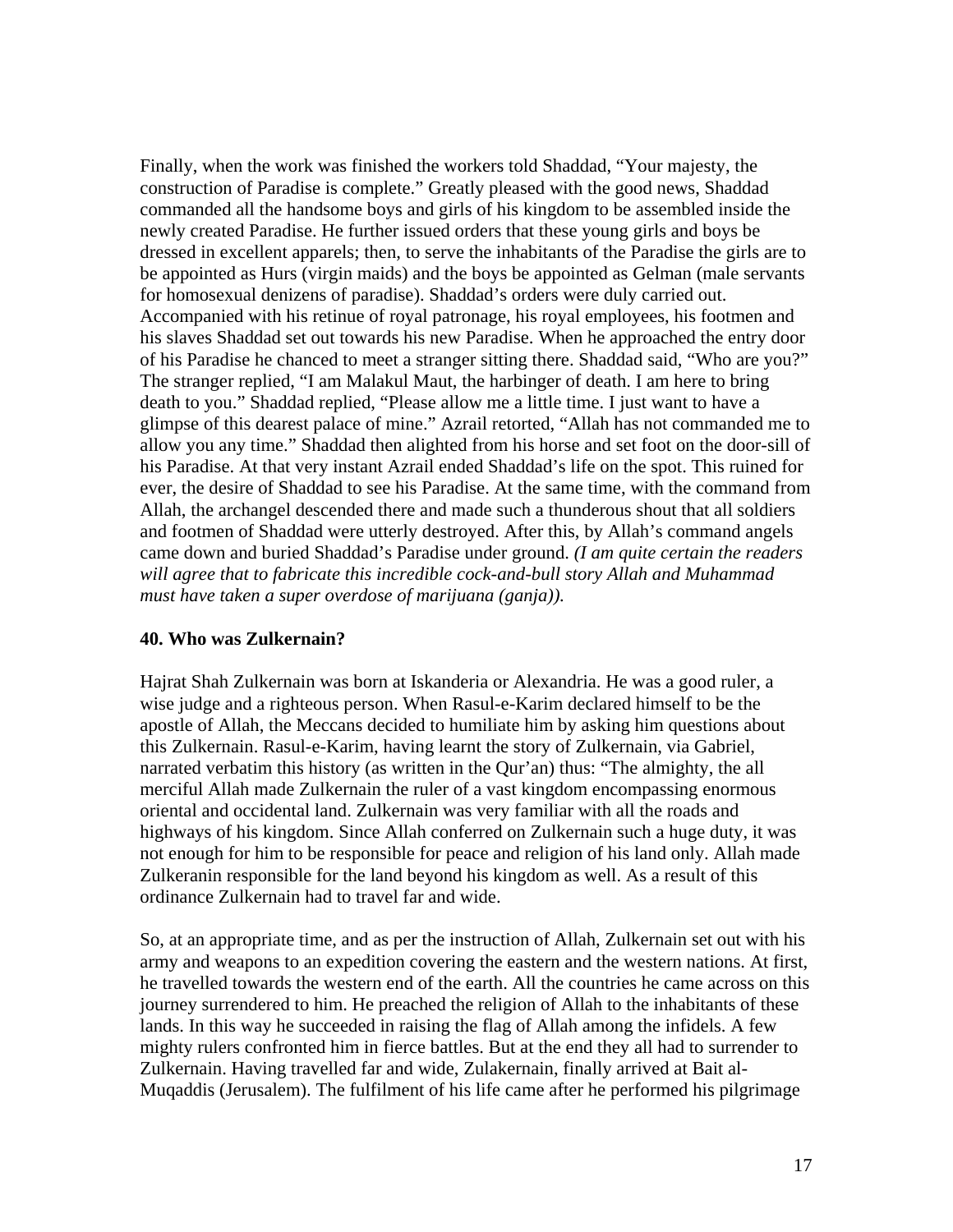there. After spending a few days there he set out for the eastern frontier of the earth. *(There are many similar cock-and-bull stories which I shall omit here. Instead, I shall tell you a few grand fairy-tales below.)* 

#### **41. How Zulkernain closed the walls of Yajuj-Majuj?**

Readers should note that this story of Yajuj and Majuj has been described in the holy Qur'an. The Mullahs of Bangladesh and other Muslim nations have a field-day describing this tale in many religious assemblies. This works very well to brain-wash the simple minded village folks of Bangladesh and gullible Muslims of entire Muslim world. Here is the full description of such 'cock-and-bull story':

Having made a detour on his journey, Zulkernain arrived at the rising place of the sun. On this, Allah has said:

 They ask thee concerning Zul-qarnain. Say, "I will rehearse to you something of his story." Verily We established his power on earth, and We gave him the ways and the means to all ends.

One (such) way he followed

Until, when he reached the setting of the sun, he found it set in a spring of murky water: Near it he found a People: We said: "O Zul-qarnain! (thou hast authority,) either to punish them, or to treat them with kindness."

He said: "Whoever doth wrong, him shall we punish; then shall he be sent back to his Lord; and He will punish him with a punishment unheard-of (before).

 "But whoever believes, and works righteousness,- he shall have a goodly reward, and easy will be his task as We order it by our Command."

Then followed he (another) way,

Until, when he came to the rising of the sun, he found it rising on a people for whom We had provided no covering protection against the sun. (He left them) as they were: We completely understood what was before him. Then followed he (another) way, until when he reached (a tract) between two mountains, he found, beneath them, a people who scarcely understood a word.

They said: "O Zul-qarnain! the Gog and Magog (People) do great mischief on earth: shall we then render thee tribute in order that thou mightiest erect a barrier between us and them?

He said: "(The power) in which my Lord has established me is better (than tribute): Help me therefore with strength (and labour): I will erect a strong barrier between you and them: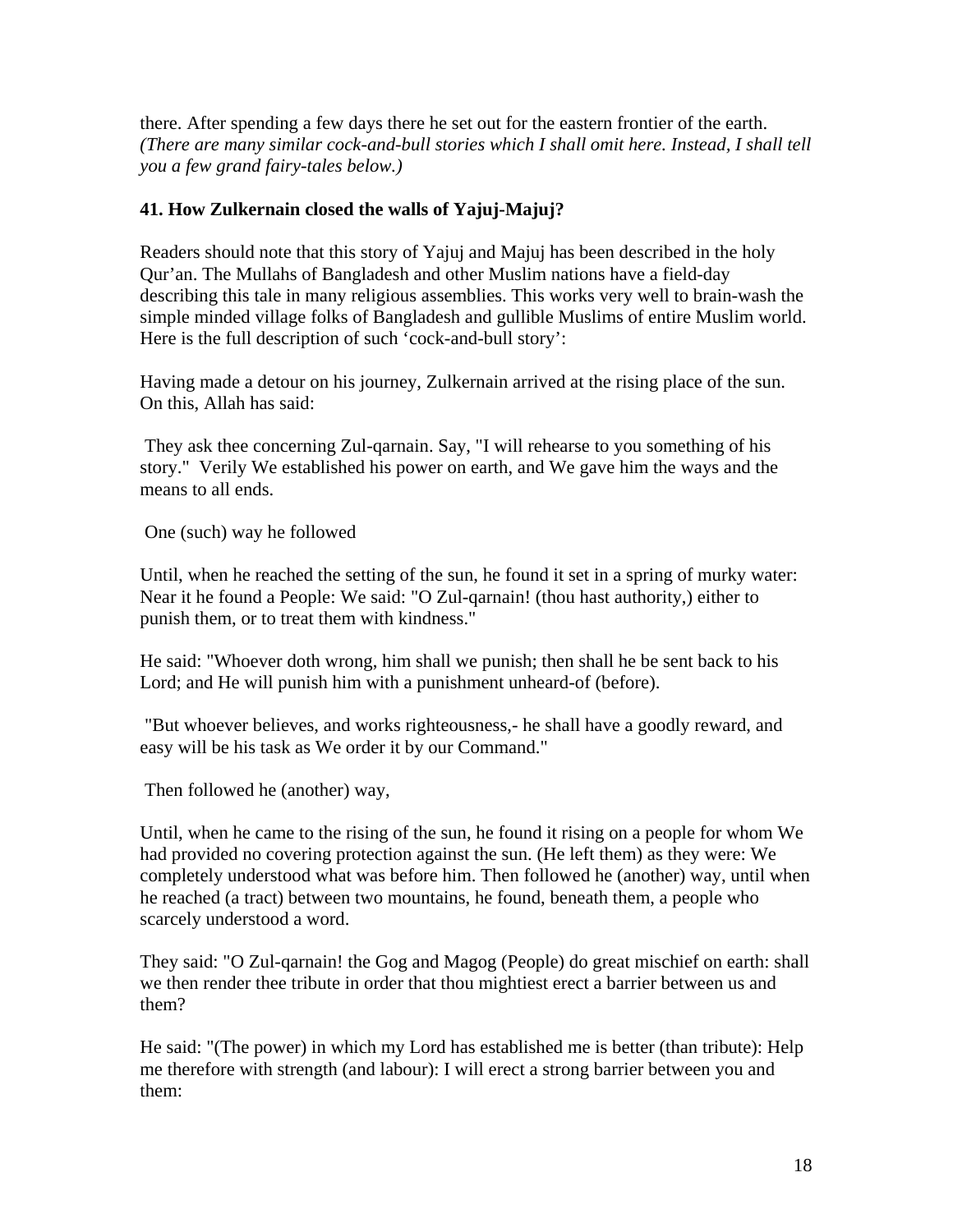"Bring me blocks of iron." At length, when he had filled up the space between the two steep mountain-sides, He said, "Blow (with your bellows)". Then, when he had made it (red) as fire, he said: "Bring me which I may pour over it, molten lead." Thus were they made powerless to scale it or to dig through it. He said: "This is a mercy from my Lord: But when the promise of my Lord comes to pass, He will make it into dust; and the promise of my Lord is true."

(Note Sura Kahf (18), verses 83-98, translation by Abdullah Yusuf Ali)

In this way, the gang of Yajuj and Majuj were, for ever, remained concealed behind the wall. The result was that the inhabitants on the other side of the wall were free from the tyranny of Yajuj and Majuj and lived in eternal peace. Muhammad, the ultimate Prophet said, "It has been revealed to me that this piece of wall remain in tact till the day of resurrection. And Yajuj and Majuj will never be able enter the other side of the wall."

Unfortunately, the band of Yajuj and Majuj spared no pain to cross the wall. Every morning they licked the wall from dawn to dusk till the thickness of the wall was reduced to thin paper. Then they said, "The dusk has now settled, let us come back tomorrow and begin the licking so that by next day the wall will disappear and we will come out of the wall." Now, behold the glory of Allah! When they returned next morning they were utterly surprised to find the wall restored to its original size. It is learnt from divine source that this wall will remain like this till the last day. On the resurrection day, Yajuj and Majuj, in the name of Allah, will suddenly commence licking the wall again. This will make the wall to vanish. As soon as this happens, the gang of Yajuj and Majuj will spread like locusts and devour all the water, plants and trees and everything that remain standing on earth.

*(I shall write, for the benefit of the readers that Zulkernain, the hero of this cock-and-bull story was none other than Alexander, the great. Born in Greece (Macedonia), he was a pagan and in no way we can consider him to be a Muslim. Commenting on this Maulana Yususf Ali, the eminent translator of the Holy Qur'an writes that this Zulkernain was actually "Alexander, the great." Imagine now, how the Prophet, the Mullahs and the Muslims have twisted the history. I shall request the readers to consult Yusuf Ali's comments on Sura Kahf, especially verses 18:83-98. You will surely conclude that the implausible story of Zulkernain is nothing but the perverted history. Reference: Yusuf Ali, Translation and Commentary of the Holy Qur'an, pp 760-765)* 

## **42. How did Allah create the earth?**

Readers, please read now the mystery of the creation of this earth, as narrated, *a-la Islamic* Scientific laws, by none other than the companions of our Prophet Muhammad (pbuh). Culling from different Islamic Books we could find that there were three explanations of the creation of this earth. These exegeses are illustrated as follows: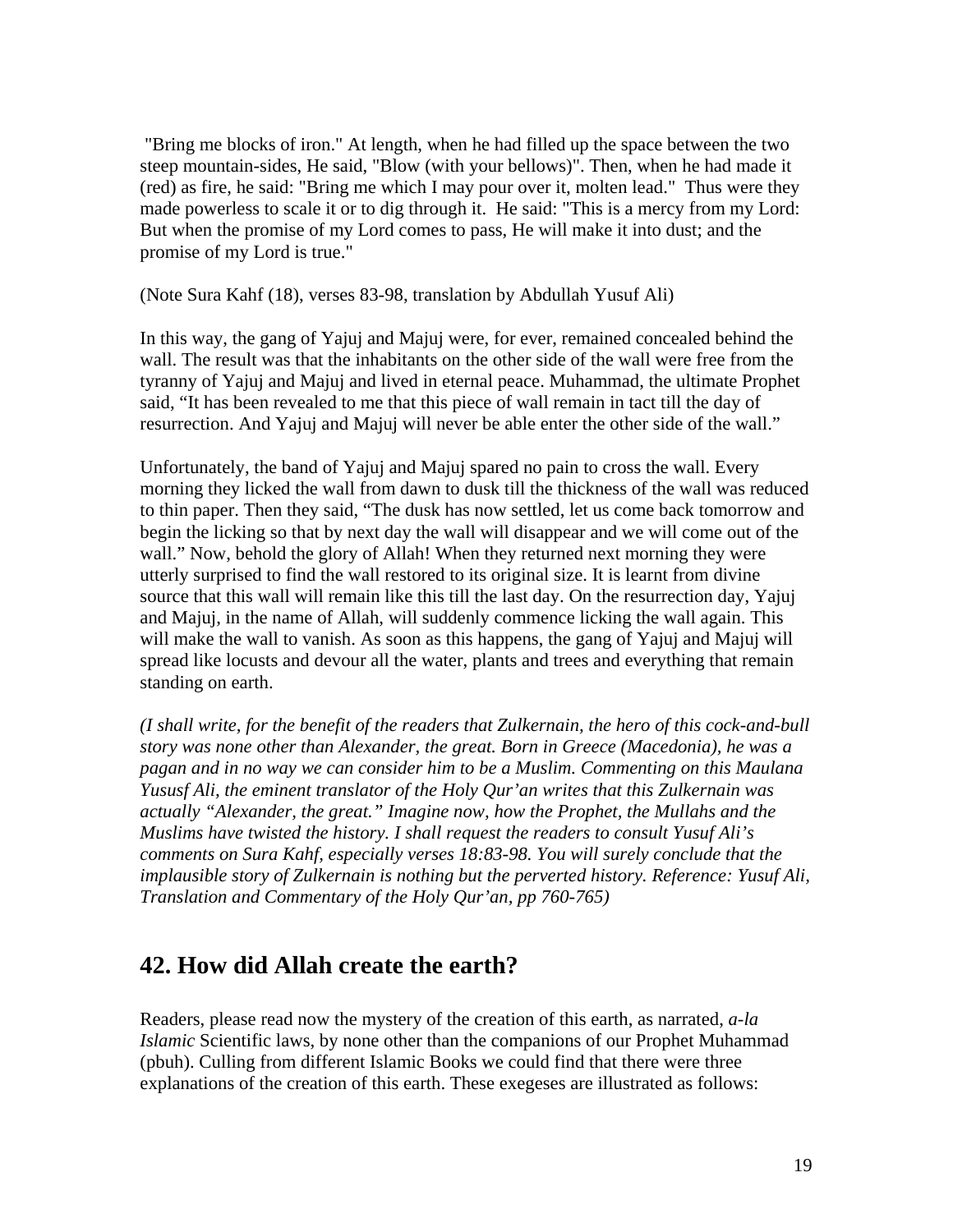**[a]** As per the famous Islamic tomes, we learn that, according to Abdullah b. Masud and other companions of our Prophet, "It is definitely Allah who had created this Universe and whatever is between the earth and the sky. In the beginning, Allah's throne was above the water; He had not created anything yet. Then from the water He made vapour. This vapour then floated above the water, and having risen far above, it hovered over water as the roof. Allah named this 'Heaven' or 'Sky' and made the seven-heavens from it. Then Allah rendered the water dry and on Sunday and Monday formed from it the firm, one solid earth and the seven other earths along with it. Having accomplished this, Allah placed the seven earths **upon the back of a gigantic whale fish.** This whale is described in the **Qur'an as Nun.** This fish is resting above the water, the water, in turn, is resting atop a giant stone; the rock is resting on the back of a huge angel (*farishta*), the angel is standing above a massive rock. This rock is placed on air. As a consequence of the huge burden of earth on the whale fish, **it sways and causes earthquake**. So Allah established firmly lofty mountains on the surface of the earth, lest it not be shaken by the earthquakes. (*What an authentic scientific explanation of earthquake by Islamic Quran?)* 

**[b]** When Allah wished to create the dry land, he commanded the wind to churn up the waters. When they had become turbulent and foamy, waves swelled and gave off vapour. Then Allah commanded the foam to solidify, and it became dry. In two days he created the dry land on the face of the waters, as he has said: *Say (O Muhammad, unto the idolaters): Disbelieve ye verily in Him Who created the earth in two Days, and ascribe ye unto Him rivals? He (and none else) is the Lord of the Worlds.* **(**41:9 **PICKTHAL).** Then He commanded these waves to be still, and they formed the mountains, which He used as pegs to hold down the earth, as he has said:**:** *And We have placed in the earth firm hills lest it quake with them, and We have placed therein ravines as roads that haply they may find their way.* **(**21:31 **PICKTHAL).** Were it not for the mountains, the earth would not have been stable enough for its inhabitants.

(Reference: The *History of Al-Tabari: General Introduction and From the Creation to the Flood*, translated by Franz Rosenthal, State University of New York Press (SUNY), Albany, 1989, vol i, pp.218-220)

**[c]** And the earth was tossed about with its inhabitants like a ship, so Allah sent down an angel of extreme magnitude and strength and ordered him to slip beneath the earth and bear it up on his shoulders. He stretched forth one of his hands to the east and the other to the west and took hold of the earth from end to end. However, there was no foothold for him. So Allah created from an emerald a square rock, in the middle of which were seven thousand holes. In each hole there was a sea, description of which is known only to Allah. And He commanded the rock to settle beneath the angel's feet. The rock, whoever, had no support. So Allah created **a great bull with forty thousand heads, eyes, ears, nostrils, mouths, tongues and legs and commanded it to bear the rock on its back and on its horns.** The name of the bull is *Rayyan*. As the bull had no place to rest its feet, Allah created a huge fish, upon which no one may gaze because it is so enormous and had so many eyes. It is even said that if all the seas were placed in one of its gills, they would be like a mustard seed in the desert. Allah commanded this fish to be the foothold for the bull, and this was done. This fish's name was *Behemouth*. Then He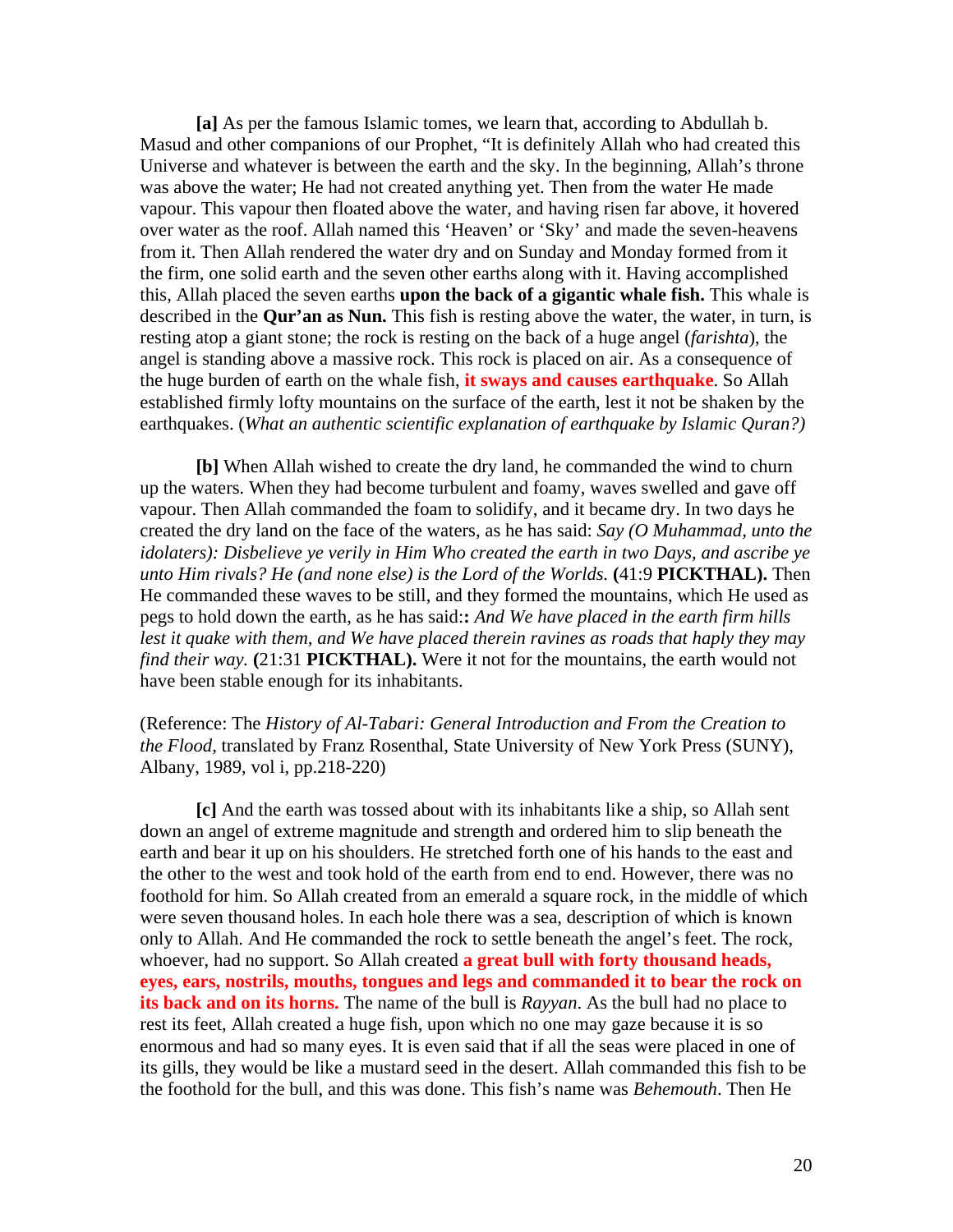made its resting place the water, beneath which is the air, and beneath the air is the darkness, which is for all the earths. There, beneath this darkness, the knowledge of created matters ends.

(Reference: *Great Books of the Islamic World*, translated by Wheeler M. Thackston Jr. Distributed by Kazi Publications, Chicago, IL. 1997, pp.8-10)

## **43. The birth and the genealogy of Nimrod**

A notorious king in ancient times was Nimrod. Second to none of the powerful kings in history, he was the most obdurate enemy of Allah. Nimrod's genealogy stands thus: Ham was one of the sons of Prophet Nuh (pbuh). Most of his progeny lived in Hindustan (India). Among them was a person named Azzam. Kenaan was one of the sons of Azzam. Nimrod was the son of this very Kenaan. Other historical records show that Nimrod was actually Kaykaus. Kaykaus' father was Kaikobad and his father was Jamshid.

From his very boyhood, Nimrod was very intrepid and industrious. As a result of such qualities, very soon, he raised himself from the Prime Ministership to be the king of Babel. By dint of his own talent, he gathered enormous wealth and influence. By casting terror, and through reducing empires such as, Syria, Turkistan, Hindustan (India) etc. he compelled these nations to pay tribute (tax) to him. Nimrud had an enormous life span one thousand-and seven-hundred years. He ruled with great might over a vast empire for such a long period of time. Having authority over such a colossal empire, he became extremely proud, so much so, do that he declared himself to be the God. He even announced: *Inna Rabbakul Aala*, which means: 'I am the God and your sustainer'.

In the royal palace of Nimrod there was the conclave of the greatest scholars and erudite people. Once, while Nimrod was seated with his minions, the principal royal astrologer greeted him. In baritone voice Nimrod said , "What is the matter, my astrologer?" Glumly and with lisping voice the astrologer replied, "The news is not that good, your majesty." The king (Nimrod) said, "Tell me the whole matter." In response, the astrologer said, "For some time a new star has appeared in the sky. Having observed this phenomenon and having done the astrological calculations, I conclude that there will be born in your kingdom, within three days, a child who, in future, will become your implacable foe, and it would be this child who would be the cause of your downfall." Alarmed and frightened by such an announcement from the court astrologer, Nimrod, with feisty temper roared to his royal staff, "Immediately, you must take all measures against this. Henceforth, to the entire kingdom, announce that no husband and wife could live together for three days, and under no circumstances sexual intercourse might take between them. Whoever transgresses this order will face the mandatory death sentence." To enforce this harsh regulation of Nimrod, hundreds and thousands of his soldiers took up positions, to guard, covertly and overtly, every house of his subjects, just that no couple could have sex. That meant: in every bedroom of a house, a soldier was posted, vigilant with sword in hand.

## **44. The birth of Abraham, the Prophet**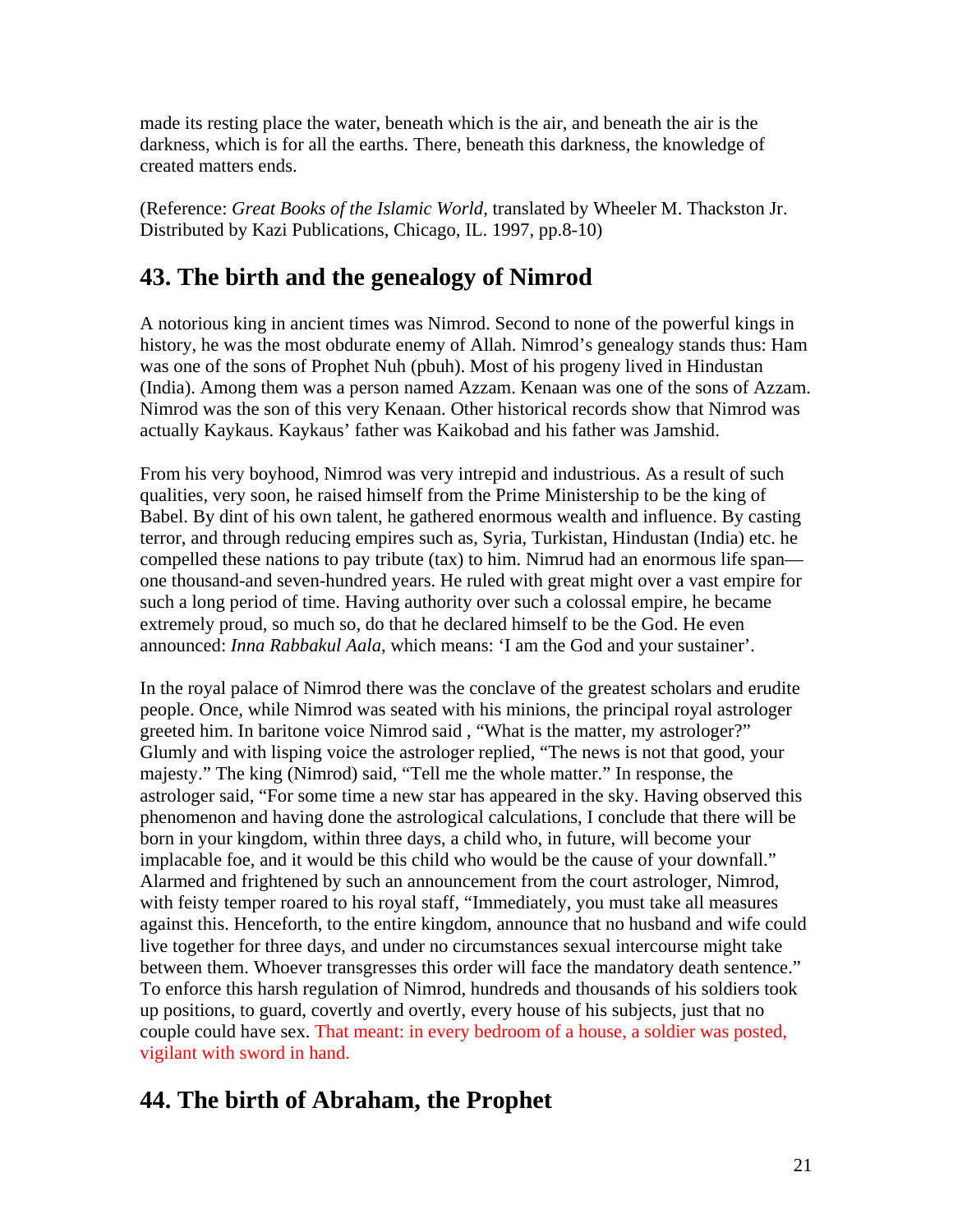None has the ability to foist the grace and the will of Allah. Allah's resolve is bound to come to fruition—come whatever might happen. While Nimrod's ruthless, strict order was being carried out meticulously, no couple could engage in sex for three days. But lo, without any hindrance, what Allah had destined to happen did really come to realization. Azar, the bodyguard used to guard the sleeping-room of Nimrod. While Azar spent the night guarding Nimrod, his wife remained restless for sex, as she spent the night alone. Incidentally, she became extremely horny for sexual intercourse on the night Nimrod decreed his ordinance. Guarding alone the sleeping quarter of Nimrod, Azar too desired to have sex, as the situation was just right for this. Azar's wife approached the front porch of the palace and finding the two sentries engaged in deep slumber entered inside the palace compound unhindered. She immediately approached her husband. Straight away, Azar took his wife next to Nimrod's bedroom and engaged in copulation with her. Needless to say, by the decree of Allah, and from the back of his father, Allah's Prophet Abraham Khalilullah (pbuh) entered in to the womb of his mother (that is, Azar's wife). This happened surreptitiously, without anyone's awareness. Despite the maximum vigil and alertness of Nimord, Allah fulfilled His dictum without anyone's knowledge.

Three days passed, the court astrologer went to the palace and said to the king (Nimrod), "Your majesty, regardless of your utmost caution and watchfulness, your implacable enemy—the prophesized child has been conceived in his mother's womb." Fearful of this ominous event, Nimrod decreed that all children born in his king within a year must be killed. To enforce the king's verdict, the royal staff went roaming the kingdom and killing any baby born. This resulted in the slaughter of hundreds of thousands of infants. But by the infinite glory of Allah, none learned about the pregnancy of Azar's wife—she bore no sign of conception at all.

In due time, under utter secrecy, Azar's wife went inside a mountain cave and delivered the child. She left the newly-born child in the very cave where it was born. However, everyday, she would return to the cave to look after the new-born. By the infinite mercy of Allah, from one of the fingers of the baby, milk flowed, and out came honey from another finger. Sustained by the ingestion of these food for seven years the child started to grow up, hidden from the sight of public. Thus, when Abraham was fully grown, he destroyed Nimrod.

*(Imagine, how, with such incredible cock-and-bull thoughts of the Islamic Mullahs, milk and honey could ooze out from fingers! Many such absurd stories about Prophet Abraham are transmitted in Kassa-suul-Ambia. Lest the readers lose patience, I refrain from narrating further, such silly tales.)* 

#### **45. Description of the holy appearance and the exquisite beauty of Prophet Muhammad (pbuh)**

At birth, Prophet Muhammad's (pbuh) physical body was free of any blemish and ungodliness. He was born circumcised and began conversation with *Rabbul al-Amin* (Allah) instantly after his birth. In *hadis* it is said that his hallowed body was medium-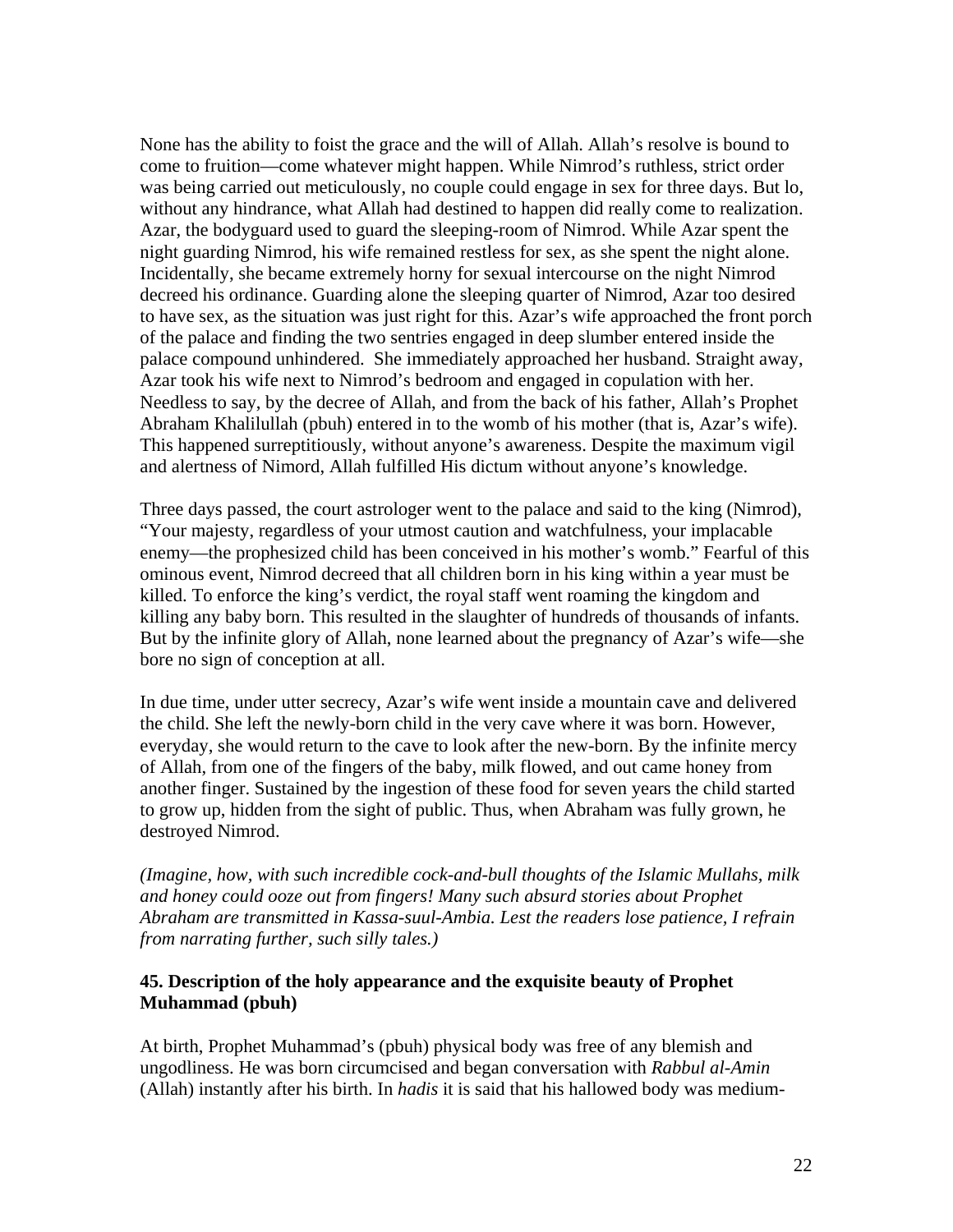built. This means that he was neither too tall nor too short. His skin complexion was bright-creamy, tinged with red. He had a wide forehead, thin eyebrows, which were very close, if not joined together. In the centre of the eyebrows was the raised temple which shored up whenever he became annoyed. His blessed nose was long, raised and radiant. His consecrated visage was truly very pleasant and elegantly handsome. Only twenty strains of hair of his sacred beard were white. His blessed hair was curly and parted in the middle. This made him look exceedingly handsome indeed. Prophet Muhammad's (pbuh) hallowed countenance was as bright and beautiful as the full moon. Shaped like a pigeon egg, there was a mole in the middle of his two shoulders. There were many pictures inscribed in this mole. This mole is known as *Mohr-e-Nabiyat*. In it was written *'Muhammad Rasul Allah'*. After Muhammad died Allah erased this inscription of *Mohre-Nabiyat*. His holy chest was wide, and there was a thin cluster of hair from his chest to his navel. He had smooth hair on his sacred arms, shoulders and torso. Coupled with extended wrists, he had long bones on his shoulders, knees and ankles. His sanctified body was rotund, radiant, balanced and middle-sized. When water mixed with his saliva it tasted sweet. Even in the darkness of night he could see like day time. Any infant that licked his saliva need not be milk-fed anymore. His shadow did not touch the ground. His voice was louder than any other person, so much so, that people afar could hear him. His sense of hearing was as sharp during his sleep as it was in wakefulness. When he sat alone, he exuded solemnity and the gravity of his personality. From a distance he appeared animated and from afar he looked handsome, graceful and elegant. He never suffered from thirst. He could see on his back as well as he could see in his front. Flies and mosquitoes could never menace him. From his physique emanated the fragrance of musk, and from this people could recognize his presence whenever he ventured in a market or at any public gathering. There would be no trace of his excrement or urine after he had answered the call of nature. This was because the soil immediately consumed of what he would discharge and there would radiate from the soil fragrance of exquisite perfume and benzoin. A cloud would always provide shade whenever Prophet Muhammad (pbuh) walked along a street. **As he walked, trees along the two sides of the road would bend down to salute him.** When he walked his gait was as if he was descending from an upper part. None ever was as handsome and elegant as Prophet Muhammad (pbuh) was, and no doubt, in future, none will ever be like him. *Ameen*.

*(Numerous daft and superstitious myths originate from illogical belief and blind reverence. The prolonged perpetuation of such myths results in the creation of irrational, silly and absurd tales. The blind devotion, praise, adulation and worship of such diehard luminaries could easily transform a simple, ordinary person, even a criminal, into an angel (farishta) or even raise him to the rank of God. This is exactly what happened to Muhammad (pbuh), the Prophet of Islam, to the extent that even his excrement had become a source of fine fragrance, his saliva (smelly) transformed into sweet honey or his ability to see even in darkness!* 

*This same irrationality could be extended to many saints and friars, generally of the Indo-Pak sub-continent, and especially to the Bangladeshi varieties of them. Having separated them from ordinary folks, many of them have been elevated to an extremely*